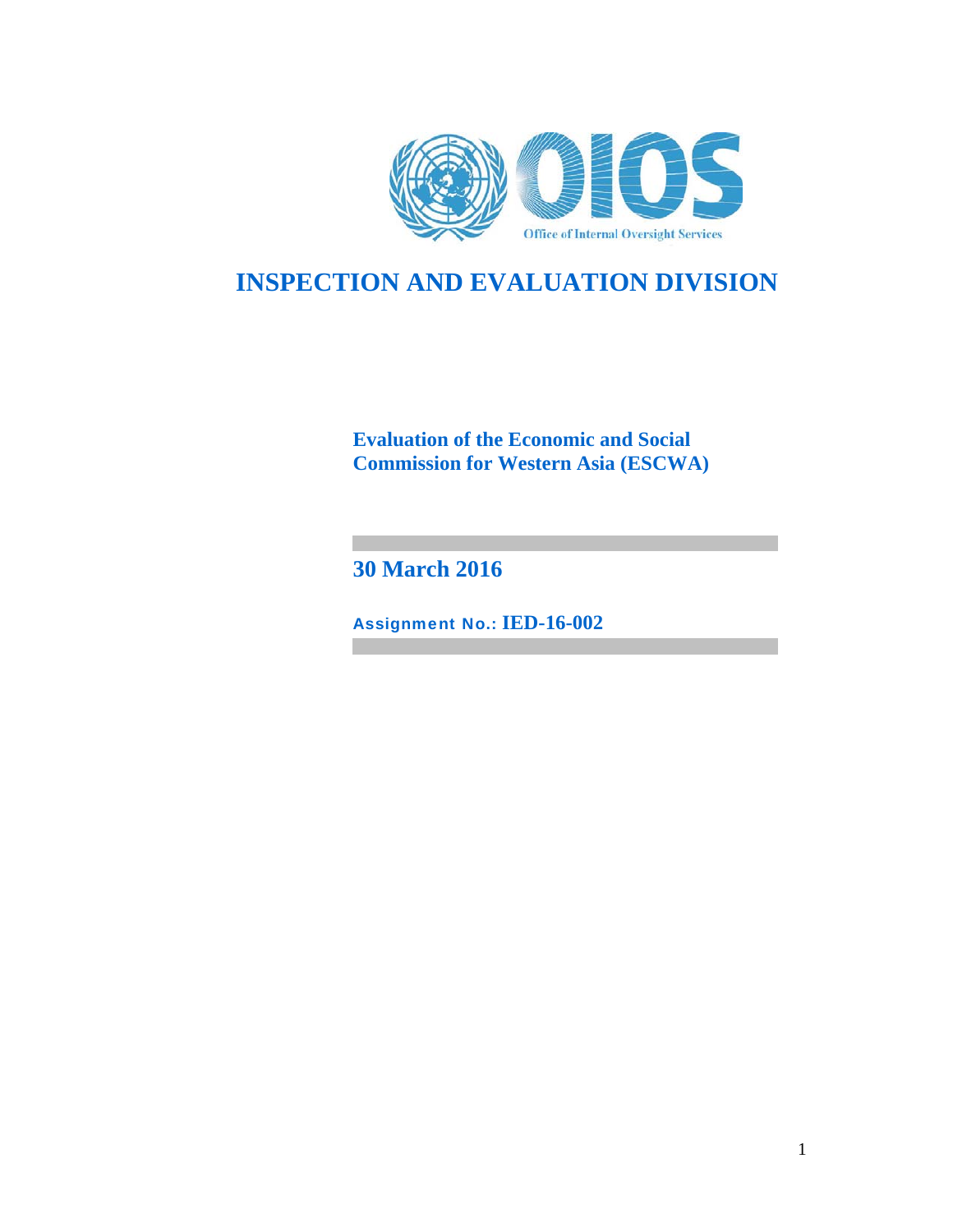# INSPECTION AND EVALUATION DIVISION

FUNCTION "*The Office shall evaluate the efficiency and effectiveness of the implementation of the programmes and legislative mandates of the Organisation. It shall conduct programme evaluations with the purpose of establishing analytical and critical evaluations of the implementation of programmes and legislative mandates, examining whether changes therein require review of the methods of delivery, the continued relevance of administrative procedures and whether the activities correspond to the mandates as they may be reflected in the approved budgets and the medium-term plan of the Organisation;" (General Assembly Resolution 48/218 B).*

**Project team members include:** 

DEMETRA ARAPAKOS, CHIEF OF SECTION JUAN CARLOS PEÑA, TEAM LEADER MARIA SINGER, TEAM MEMBER

**CONTACT** INFORMATION OIOS/IED Contact Information: Phone: +1 212-963-8148; Fax: +1 212-963-1211; email: ied@un.org **DEMETRA ARAPAKOS, CHIEF OF SECTION** Tel: +1 917-367-6033, Fax: +1 212-963-1211 e-mail: arapakos@un.org

> **(EDDIE) YEE WOO GUO, DIRECTOR**  Tel: +1 917-367-3674, Fax: +1 212-963-1211 e-mail: **guoy@un.org**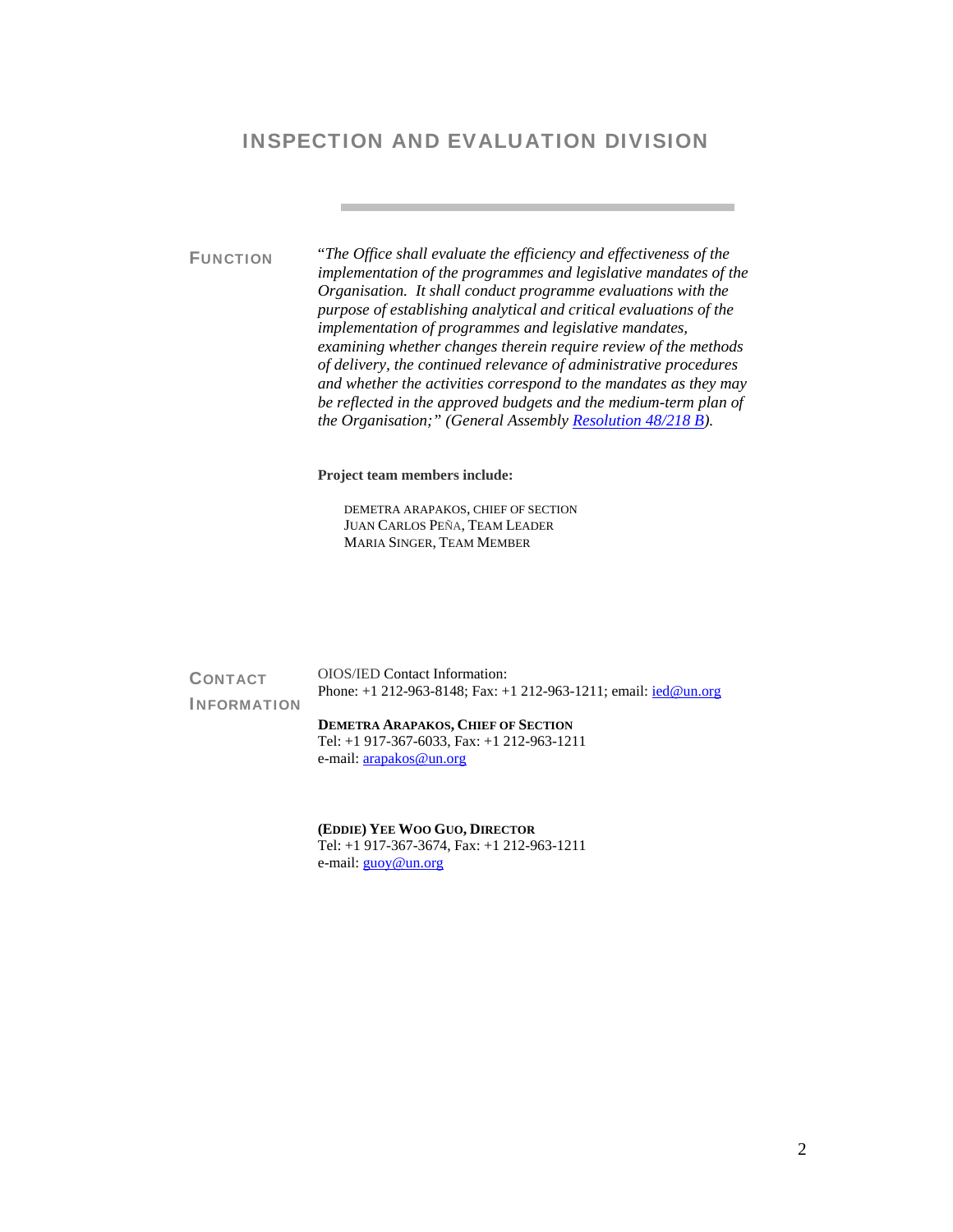#### *Summary*

The Economic and Social Commission for Western Asia (ESCWA) fosters comprehensive, equitable, integrated and sustainable development through effective economic and social cooperation in the region.

The Office of Internal Oversight Services (OIOS) examined the relevance and effectiveness of ESCWA, focusing on how its three core functions – consensus building, research and analysis and advisory services - support member States in their policy discussions, formulation and implementation. The evaluation was conducted using surveys, interviews, onsite visits, direct observation, case studies, document reviews and secondary data analysis.

ESCWA has operated in an environment characterized by protracted conflict and political instability that has affected social dynamics in the region and posed several challenges to ESCWA's work. Against this backdrop, ESCWA has provided an important platform for building regional consensus and facilitating decision-making on global agenda items and thematic areas by providing an evidenced-based, strategic and neutral platform for dialogue. While ESCWA has addressed the main priorities of its member States through its subsidiary body structure, it lacks a more systematic and regular approach to fully address newly emerging issues in the region.

ESCWA's knowledge generation, through its research and analysis work, has not been fully utilized to increase awareness of development in the region, primarily due to deficient dissemination practices and feedback mechanisms. While discussions are ongoing to improve its publications programme, concrete strategies are yet to be implemented.

ESCWA's advisory services have been generally well received, but their influence on policy has not been widespread. These services have also not been adequately linked with ESCWA's other two core functions of research and analysis and consensus building to support policy formulation.

As member States focus on the 2030 development agenda, ESCWA has played a key role in facilitating a regional position on the sustainable development goals and on developing a strategy to move forward in support of their implementation.

OIOS makes five important recommendations:

- Strengthen capacity to address newly emerging issues
- Develop and implement a comprehensive publication strategy
- Strengthen methodologies for collecting, analysing and reporting on programme performance
- Develop a detailed strategy and action plan for strengthening linkages between its three core functions
- Propose options to increase support provided to member States for the Sustainable Development Goals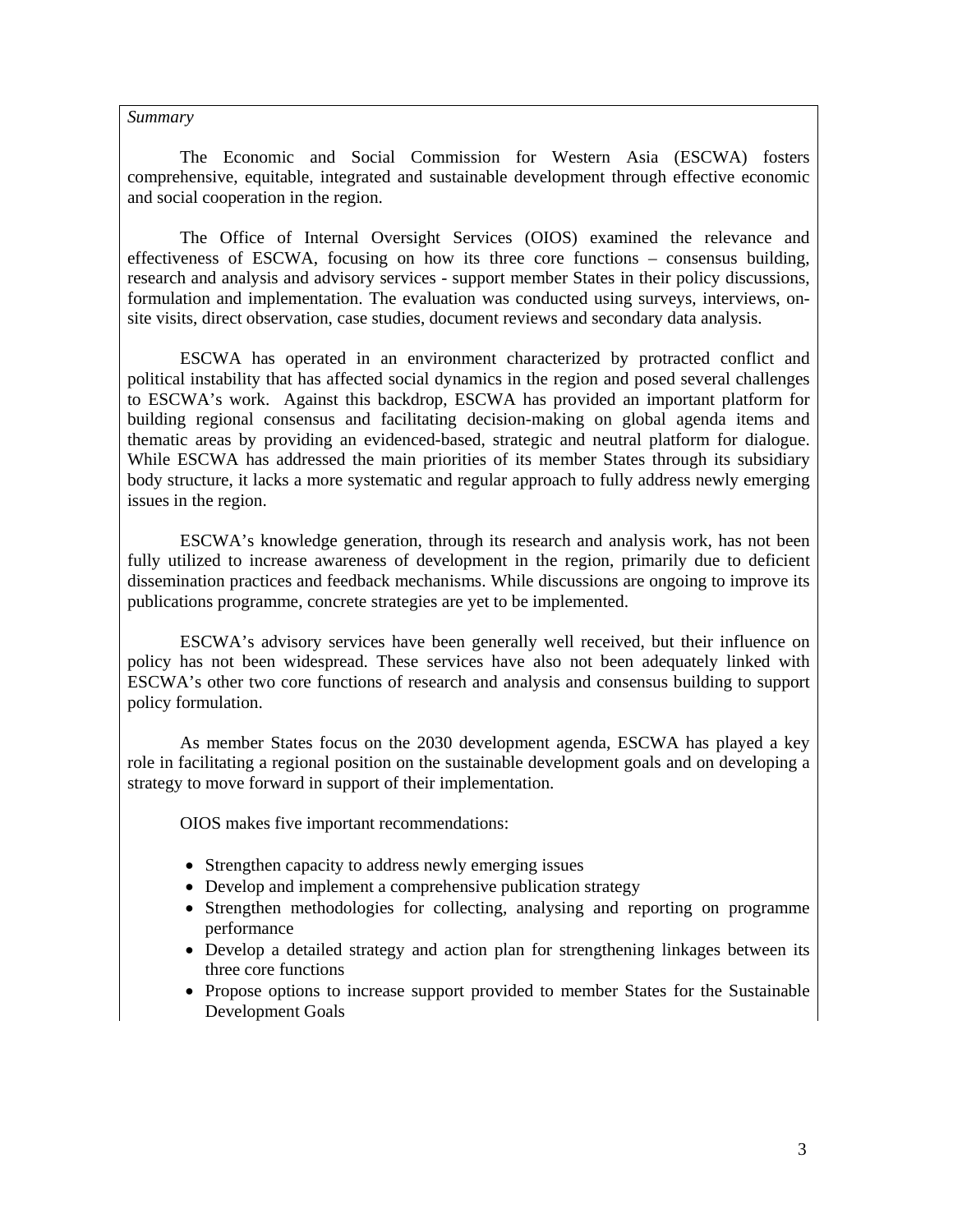# **Contents**

|     |                                                                                                                                                                          | Paragraph | Page      |
|-----|--------------------------------------------------------------------------------------------------------------------------------------------------------------------------|-----------|-----------|
| Ι.  |                                                                                                                                                                          | $1 - 4$   | 5         |
| II. |                                                                                                                                                                          |           | $5 - 9$   |
| Ш.  |                                                                                                                                                                          |           | $9 - 10$  |
| IV. |                                                                                                                                                                          | $20 - 53$ | $10 - 23$ |
|     | A. ESCWA has provided an important platform for building<br>consensus and facilitating decision-making on global<br>agenda items and thematic areas in a volatile region | $20 - 28$ | $10 - 13$ |
|     | B. ESCWA has addressed the main priorities of its member<br>States, but lacks a systematic approach to fully address<br>newly emerging issues in the region              | $29 - 33$ | $13 - 15$ |
|     | C. ESCWA's research and analysis have not been fully<br>utilized to increase knowledge on critical development<br>issues                                                 | $34 - 40$ | $15 - 18$ |
|     | D. While ESCWA's advisory services have been generally<br>well received, their influence on policy in the region has<br>not been widespread                              | $41 - 47$ | $18 - 21$ |
|     | E. ESCWA has not adequately linked its three core functions<br>to support policy formulation                                                                             | $48 - 51$ | $21 - 23$ |
|     | F. ESCWA has taken preliminary steps to respond to member<br>States' demand for follow-up and support on the<br>implementation of the SDGs                               | $51 - 52$ | $22 - 23$ |
| V.  |                                                                                                                                                                          | $53 - 56$ | $23 - 24$ |
| VI. |                                                                                                                                                                          | $57 - 62$ | $24 - 25$ |
|     |                                                                                                                                                                          |           | $26 - 27$ |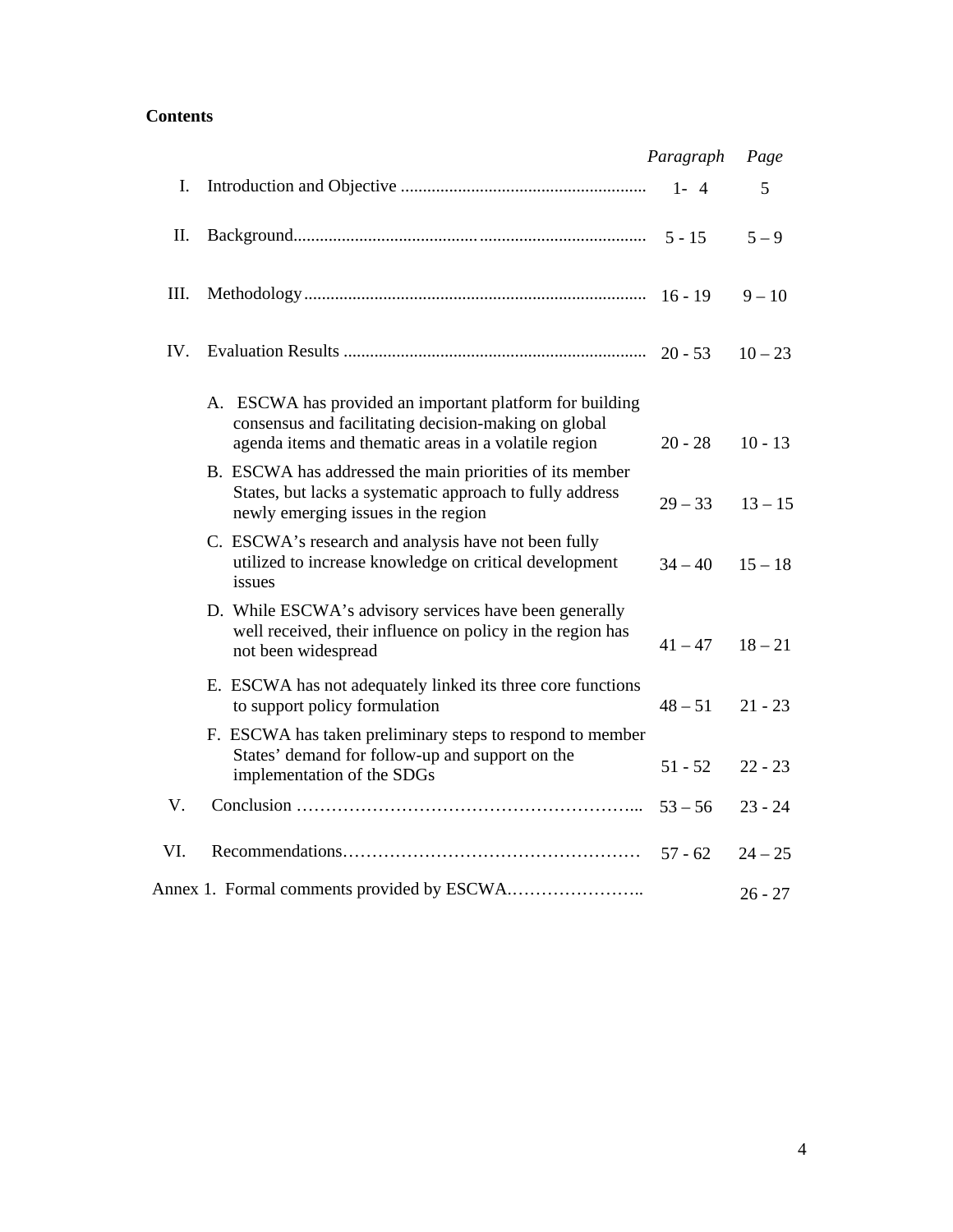# **I. Introduction and objective**

1. The Inspection and Evaluation Division (IED) of the Office of Internal Oversight Services (OIOS-IED) identified the Economic and Social Commission for Western Asia (ESCWA) for evaluation on the basis of a risk assessment undertaken by OIOS to identify Secretariat programme evaluation priorities. The Committee for Programme and Coordination (CPC) selected the programme evaluation of ESCWA for consideration at its  $57<sup>th</sup>$  session, in June 2017.<sup>1</sup> The General Assembly endorsed the selection in its resolution A/RES/70/8.

2. The general frame of reference for OIOS is set out in General Assembly resolutions 48/218 B, 54/244 and 59/272, as well as ST/SGB/273, which authorizes OIOS to initiate, carry out and report on any action that it considers necessary to fulfil its responsibilities. OIOS evaluation is provided for in the Regulations and Rules Governing Programme Planning, the Programme Aspects of the Budget, the Monitoring of Implementation and the Methods of Evaluation<sup>2</sup>.

3. The objective of the evaluation was to determine as systematically and objectively as possible the relevance and effectiveness of ESCWA. The evaluation topic emerged from a programme level risk assessment and covers all substantive areas of the programme and is described in the evaluation inception paper<sup>3</sup>. The evaluation has been conducted in conformity with the norms and standards of the United Nations Evaluation Group (UNEG).

4. The ESCWA management comments were sought on the draft report and taken into account in the preparation of the final report. The formal ESCWA response is included in the annex.

# **II. Background**

#### *Mandate*

-

5. ESCWA<sup>4</sup> was created by Economic and Social Council resolution 1818 (LV) of 9 August 1973 and resolution 1985/69, which amended its terms of reference to underscore the social functions of the Commission. Furthermore, Economic and Social Council resolution 2005/50 requested ESCWA to provide support to member States in realizing the Millennium Development Goals.

6. ESCWA's mandate is to foster comprehensive, equitable, integrated and sustainable development through effective economic and social cooperation in the region. It assists member States in addressing policy weaknesses and enhancing their capacities to address inequalities and uses its convening power to provide a forum for member States to discuss and share views on overall economic, social and sustainable development issues in the region. ESCWA pursues the following specific objectives:

<sup>&</sup>lt;sup>1</sup> Report of the Committee for Programme and Coordination, Fifth-fifth session,  $A/70/16$ , June 2015.

 $2$  ST/SGB/2000/8, Regulation 7.1.

IED-15-003, OIOS-IED Inception Paper: Programme Evaluation of the Economic and Social Commission for Western Asia.

<sup>4</sup> Commission Resolution 321 re-designated the Economic and Social Commission for Western Asia as the "Economic and Social Commission for Arab States," still to be endorsed by the General Assembly.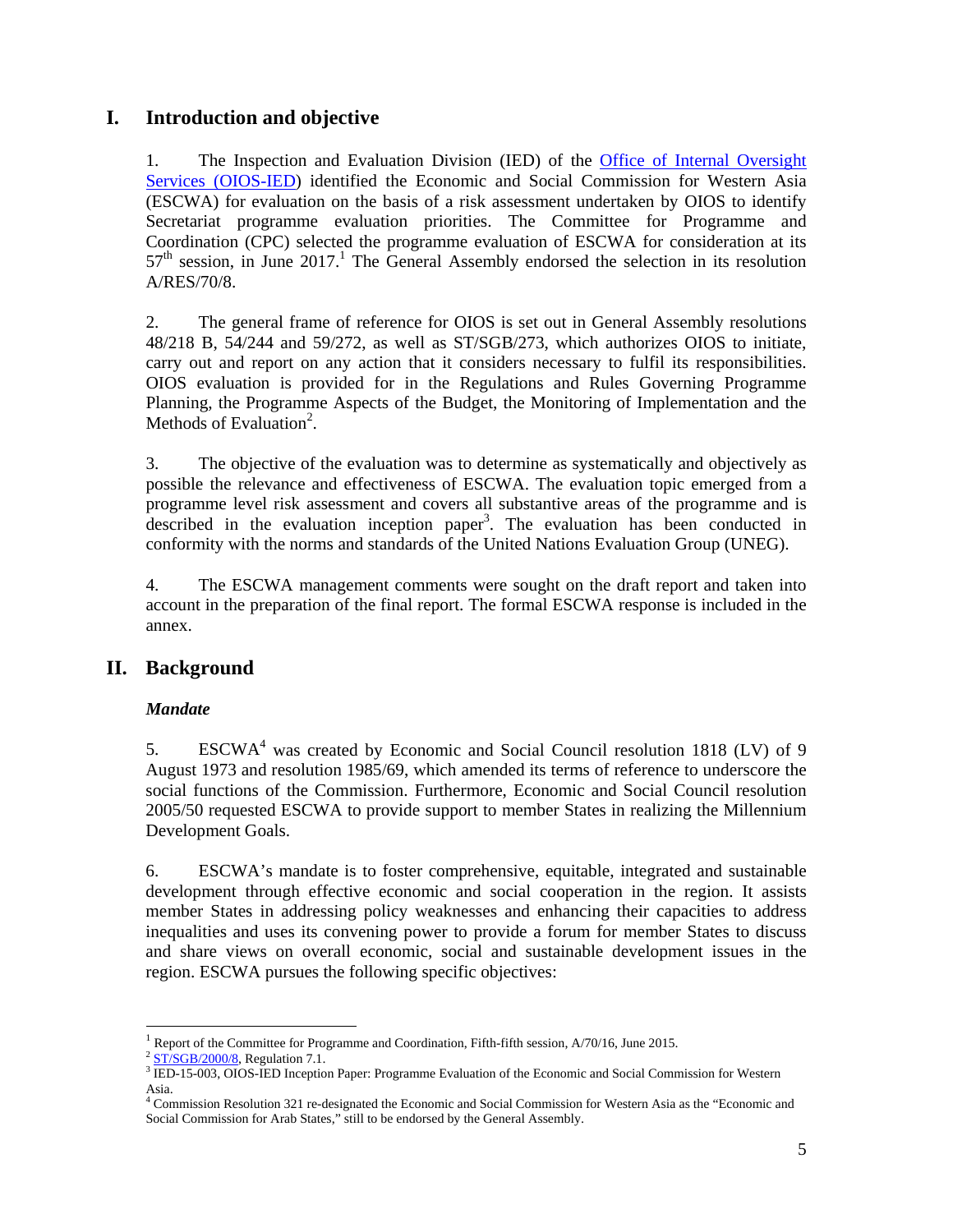- (a) support economic and social development in member States;
- (b) promote interaction and cooperation between member States;
- (c) encourage the exchange of experience, best practice and lessons learned;
- (d) achieve regional integration and ensure interaction between Western Asia and other regions; and
- (e) raise global awareness of the circumstances and needs of member States.

#### *Governance*

-

7. ESCWA is composed of 18 members<sup>5</sup>, with most recently Libya, Morocco and the Republic of Tunisia becoming full members in 2012 and Mauritania in 2015. The Commission – through the Ministerial Session of ESCWA – meets once every two years, in even years.

8. Member States exercise corporate governance through their participation in the Commission. ESCWA management brings key issues to the attention of member States to facilitate the decision-making process, implement decisions and provide secretariat services to the Commission and its nine subsidiary bodies:

- a) Technical Committee re-designated Executive Committee
- b) Statistical Committee
- c) Committee on Social Development
- d) Committee on Energy
- e) Committee on Water Resources
- f) Committee on Transport
- g) Committee on liberalization of Foreign Trade and Economic Globalization
- h) Committee on Women
- k) Committee on Technology for Development

#### *Management, organizational structure and resources*

9. ESCWA is led by an Executive Secretary (ES) at the Under-Secretary-General level and is assisted by two Deputy Executive Secretaries (DES) - one for Programme and one for Programme Support.

10. As shown in Table 1, ESCWA's total regular budget for 2014-2015 was U\$ 73.986 million. ESCWA's extra-budgetary resources have more than tripled from 2010-2011 to 2014-2015. ESCWA has 260 staff, 119 at the professional level. ESCWA's budget can be broken down as follows:

- a) Policymaking organs, with U\$ 156,000, representing less than 1 per cent;
- b) Executive direction and management, with U\$ 4.376 million, representing 6 percent;
- c) Programme of work, with U\$ 35.461 million, representing 51 percent; and
- d) Programme support, with U\$ 29,737 million, representing 43 percent.

<sup>5</sup> ESCWA members: Bahrain, Egypt, Iraq, Jordan, Kuwait, Lebanon, Libya, Mauritania, Morocco, Oman, Palestine, Qatar, Saudi Arabia, Sudan, The Syrian Arab Republic, Tunisia, The United Arab Emirates, and Yemen.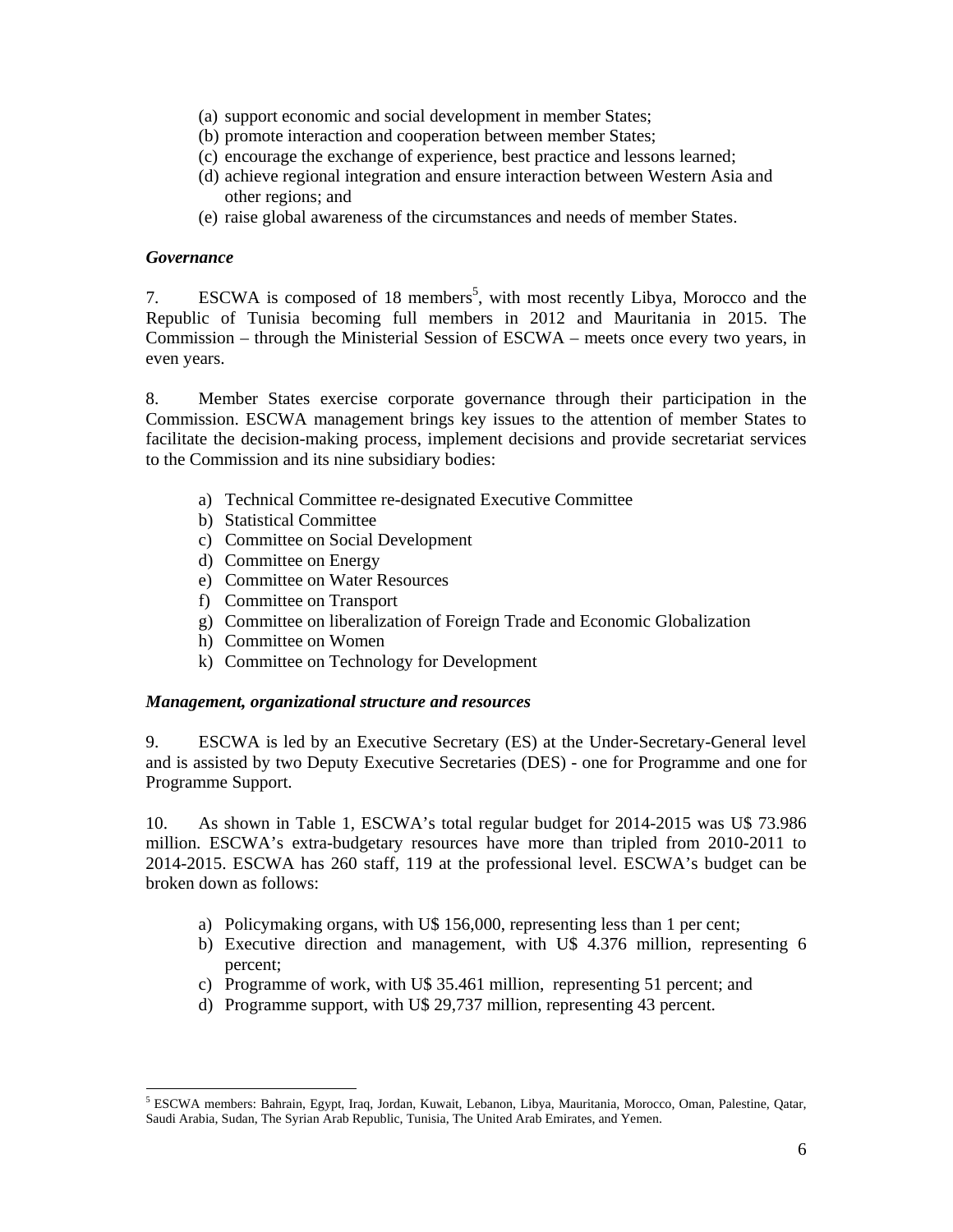| Table 1: ESCWA regular budget and extra-budgetary resources, 2014-2015 |                                                |           |           |          |                     |           |
|------------------------------------------------------------------------|------------------------------------------------|-----------|-----------|----------|---------------------|-----------|
|                                                                        | Resources (thousands of United States dollars) |           |           |          | Posts               |           |
| <b>ESCWA</b>                                                           | 2010-2011                                      | 2012-2013 | 2014-2015 |          | 2010-2011 2012-2013 | 2014-2015 |
| Regular Budget                                                         | 64 409.2                                       | 69 177.9  | 73 986.9  | 261      | 264                 | 260       |
| Extra-budgetary                                                        | 3 580.4                                        | 11 160.1  | 12 120.4  | $\Omega$ | $\Omega$            | $\Omega$  |
| <b>Total</b>                                                           | 67989.6                                        | 80 338.0  | 86 107.3  | 261      | 264                 | 260       |

Table 1: ESCWA regular budget and extra-budgetary resources, 2014-2015

Source: (A/68/6 (Sect.22) and ESCWA final appropriations report

11. complementary subprogrammes, shown in Figure 1 together with their resource distribution from 2010-2015. ESCWA's programme of work is implemented by seven interdependent and





*Source: A/ /68/6 (Sect. 22) ), A/66/6 (Sect. 22)* 

#### *Core functions*

12. ESCWA's mandate is delivered through three inter-related core functions: i) serving as a regional forum and consensus builder on regional and thematic development issues; ii) providing analysis, research and evidence-based policy alternatives; and iii) providing advisory services to facilitate the formulation, adoption and implementation of development policies. Figure 2 depicts how the three core functions are linked to influence policy in the region.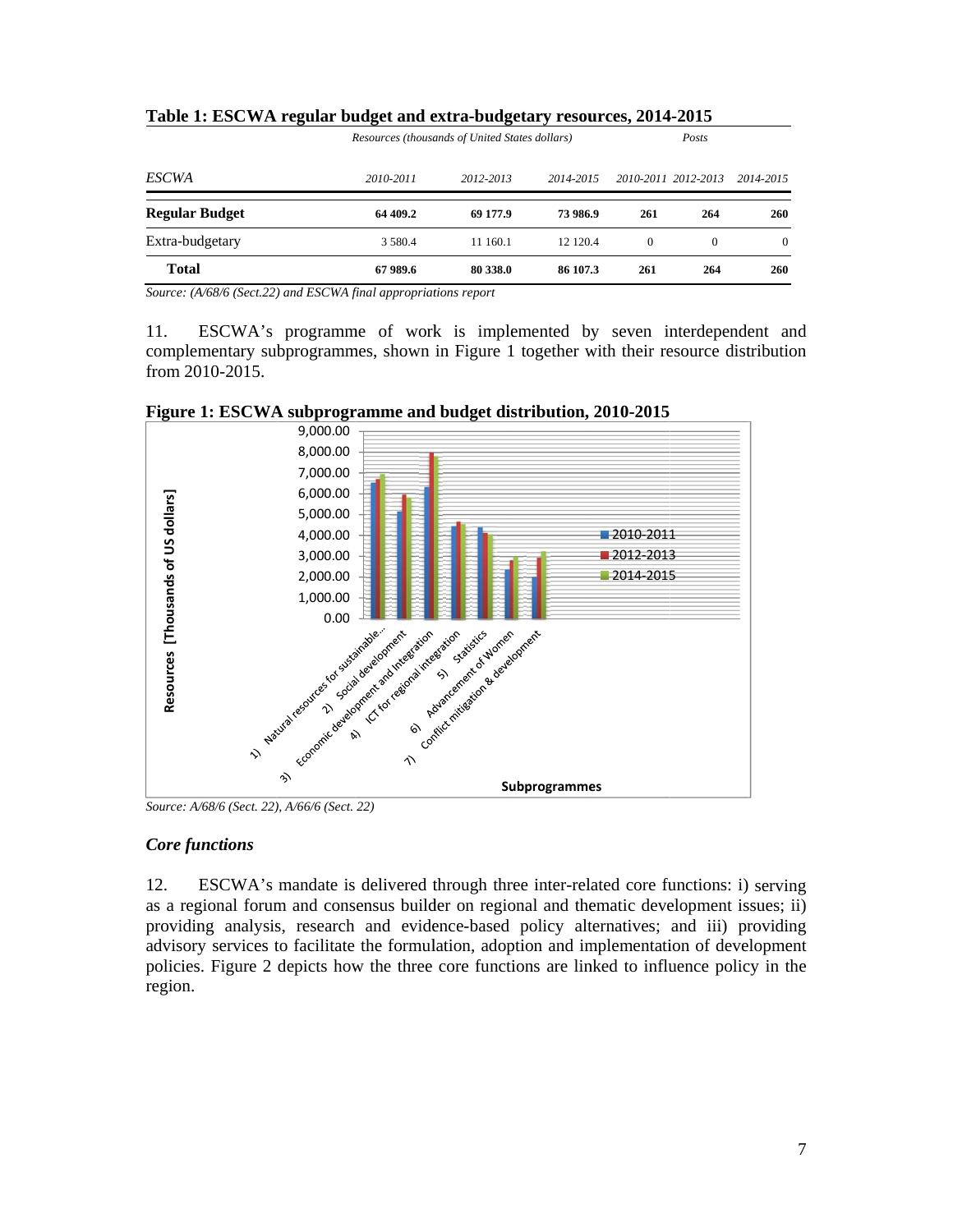

#### **Figure 2: Functional linkages in support of ESCWA's policy influence**

#### *Operational environment*

13. ESCWA operates in an environment characterized by protracted conflict and political instability. Conflict situations currently exist in nearly half of these countries, making it one of the most conflict-ridden regions in the world. By 2015, 37.5 per cent of the population in the region lived in a country affected by conflict or instability.<sup>6</sup> The political landscape of the region has experienced dramatic transformation in recent years. Since 2011, political uprisings in countries like Tunisia, Egypt, Libya, Syria, Yemen and other Arab countries have illustrated demand for good governance and better economic and social conditions.<sup>7</sup>

14. Deteriorating security conditions have negatively affected the region's economies. It includes the developed economies of most of the Gulf Cooperation Council Countries<sup>8</sup>, the Arab Mashreq<sup>9</sup> and Arab Maghreb countries<sup>10</sup>, which have middle income and least developed countries, as well as Arab least developed countries<sup>11</sup>. The average growth rate of the gross domestic product (GDP) of the Arab region in real terms for 2014 was estimated at 1.5 per cent, a negligible change from 2013. Gulf Cooperation Council Countries grew by approximately 4 per cent in 2014 and were estimated to grow by 3.4 per cent in 2015. However, the Arab Mashreq countries have contracted by an average of about 0.6 per cent in 2014 and were estimated to grow by only 1.2 per cent in 2015, while the Arab Maghreb countries, which have contracted by 3.9 per cent in 2014, were expected to grow by only 1.2 per cent in 2015. According to available data for the fourth quarter of 2014, unemployment rates for Palestine stood at 26.5 per cent; for Saudi Arabia at 11.6 per cent among Saudi nationals; for Egypt at 12.9 per cent; for Jordan at 12.3 per cent; and for Morocco at 9.7 per cent<sup>12</sup>. A significant fall in oil prices has become a further economic concern.<sup>13</sup>

15. Intensifying armed conflict in the region has also affected social dynamics, including mass displacement. In 2014, there were 10.6 million refugees and 15.2 million internally displaced people in the region. This number has significantly increased in Iraq, Libya, Palestine, the Syrian Arab Republic and Yemen over the past years, causing humanitarian crises. Moreover, the scale of displacement has eroded human capital and hampered social development in the region. Social impacts are being increasingly felt in Jordan and Lebanon,

-

 $^6$  As reflected by E/ESCWA/2015/EC.2/4 (Part VII).

<sup>&</sup>lt;sup>7</sup> Report on Monitoring Progress on Governance: E/ESCWA/ECRI/2014/W.G.2/Report.

 $^8$  Bahrain, Kuwait, Oman, Qatar, Saudi Arabia, United Arab Emirates.<br><sup>9</sup> Egypt, Iraq, Jordan, Lebanon, Palestine, Syrian Arab Republic.

<sup>&</sup>lt;sup>10</sup> Algeria, Libya, Morocco and Tunisia.<br><sup>11</sup> Comoros, Djibouti, Mauritania, Somalia, Sudan and Yemen.<br><sup>12</sup> Survey of Economic and Social Development in the Arab Region - E/ESCWA/EDID/2015/2/Summary.<br><sup>13</sup> E/ESCWA/EDID/20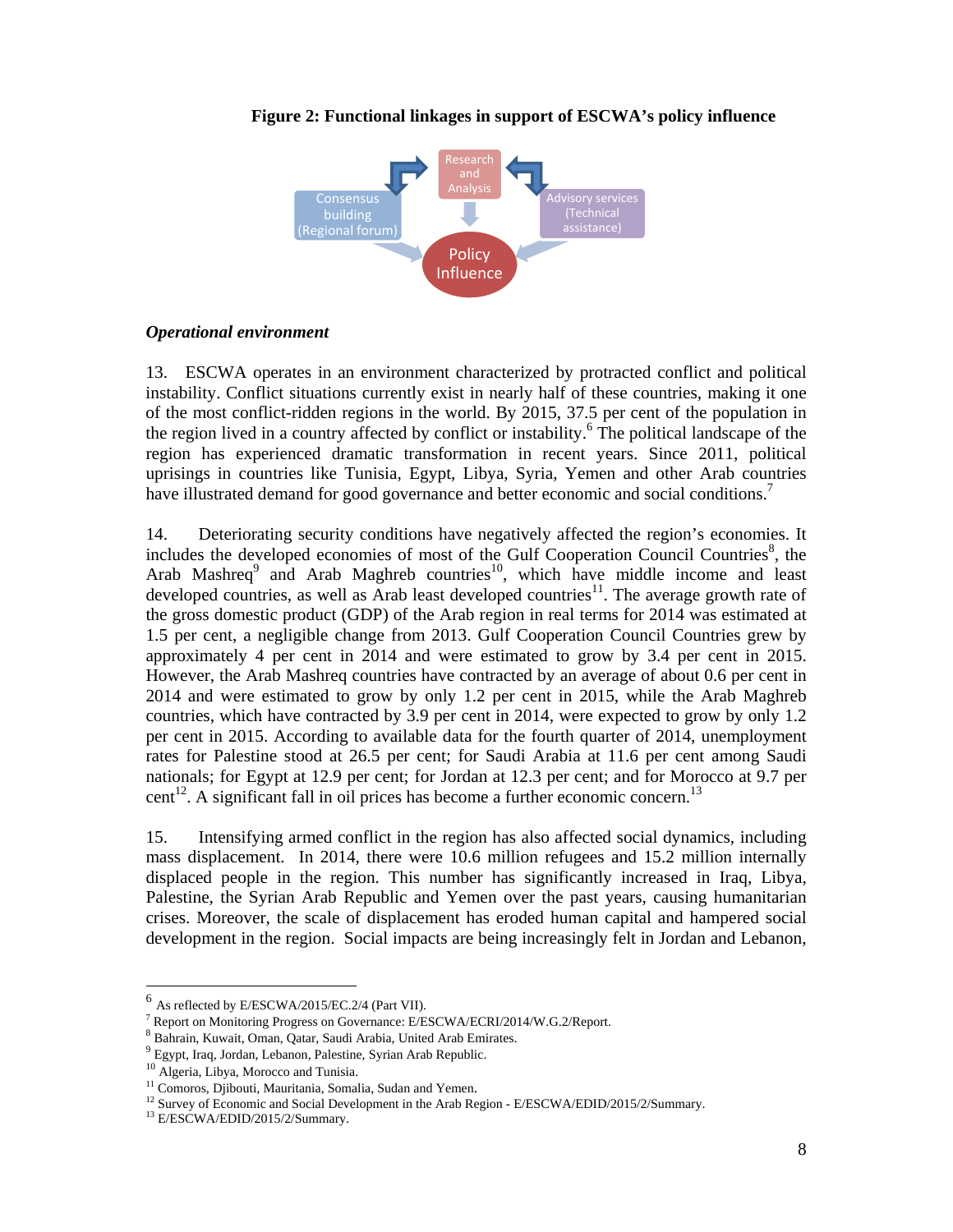for example, where demographic structures have changed due to the influx of refugees and where basic services have been strained.

# **III. Methodology**

-

16. The evaluation examined how ESCWA has delivered its three core functions to support member States in their policy discussions, formulation and implementation, and whether it is fit for purpose to support member States' implementation of the Sustainable Development Goals (SDGs). It did not cover the programme support areas of ESCWA's programme of work relating to conference management services and administration.

17. The time frame for the evaluation was primarily 2012-2015. Selective data and information from earlier years were also reviewed to support the analysis of particular thematic issues.

18. The evaluation employed the following combination of qualitative and quantitative data collection methods. All evaluation results are based on a triangulation of multiple data sources.

- (a) **Interviews:** A total of 81 semi-structured interviews with ESCWA staff, member States and key stakeholders;
- (b) **Missions:** to ESCWA headquarters in Beirut, and four country visits to Lebanon, Palestine, Saudi Arabia, and Egypt. The missions included direct observation of two back-to-back intergovernmental processes;
- (c) **Surveys:** Web-based surveys of a non-random sample of ESCWA staff<sup>14</sup> and all ESCWA member States;<sup>15</sup>
- (d) **Document review**: Structured content analysis of key reports and documentation, including: ESCWA strategic plans and financial documents; programme performance reports; senior management meeting minutes; reports and resolutions of the intergovernmental bodies; technical material and publications; and press releases;
- (e) **Secondary data analysis:** analysis of data from: the Integrated Management and Documentation Integrated System (IMDIS); social media such as Facebook and twitter; and audit and evaluation reports;
- (f) **Analysis of intergovernmental decisions**16;
- (g) **Case studies:** in-depth analysis of four thematic areas social development; gender mainstreaming; national development planning; and sustainable development goals $^{17}$ ;

19. The evaluation encountered a limitation with regard to the low response rate to the member State survey, where 5 of 18 member States responded.

<sup>14</sup> The staff survey was sent to a non-random sample of 193 staff. It comprised all senior and professional staff members and research assistants with substantive responsibilities. In total, 107 staff responded, for a 55 per cent response rate.

<sup>15</sup> The member State survey was sent to all 18 members and targeted at individuals at the ministerial level who participated in the 2014 Ministerial Session. In total, 5 responded, for a 27.7 per cent response rate.

<sup>16</sup> Decisions were assessed from the 26th, 27th and 28th Commission session and last three Committees sessions on Energy, Water, Trade, Transport, Statistics, Social Development, Women and the Executive Committee.

<sup>17</sup> Case studies were selected on the following criteria: subprogramme coverage; relevance of thematic area to ESCWA's mandate; extent of advisory services provided; and potential number of policy instruments influenced. Case study analyses were integrated into the evaluation results as an additional source of evidence.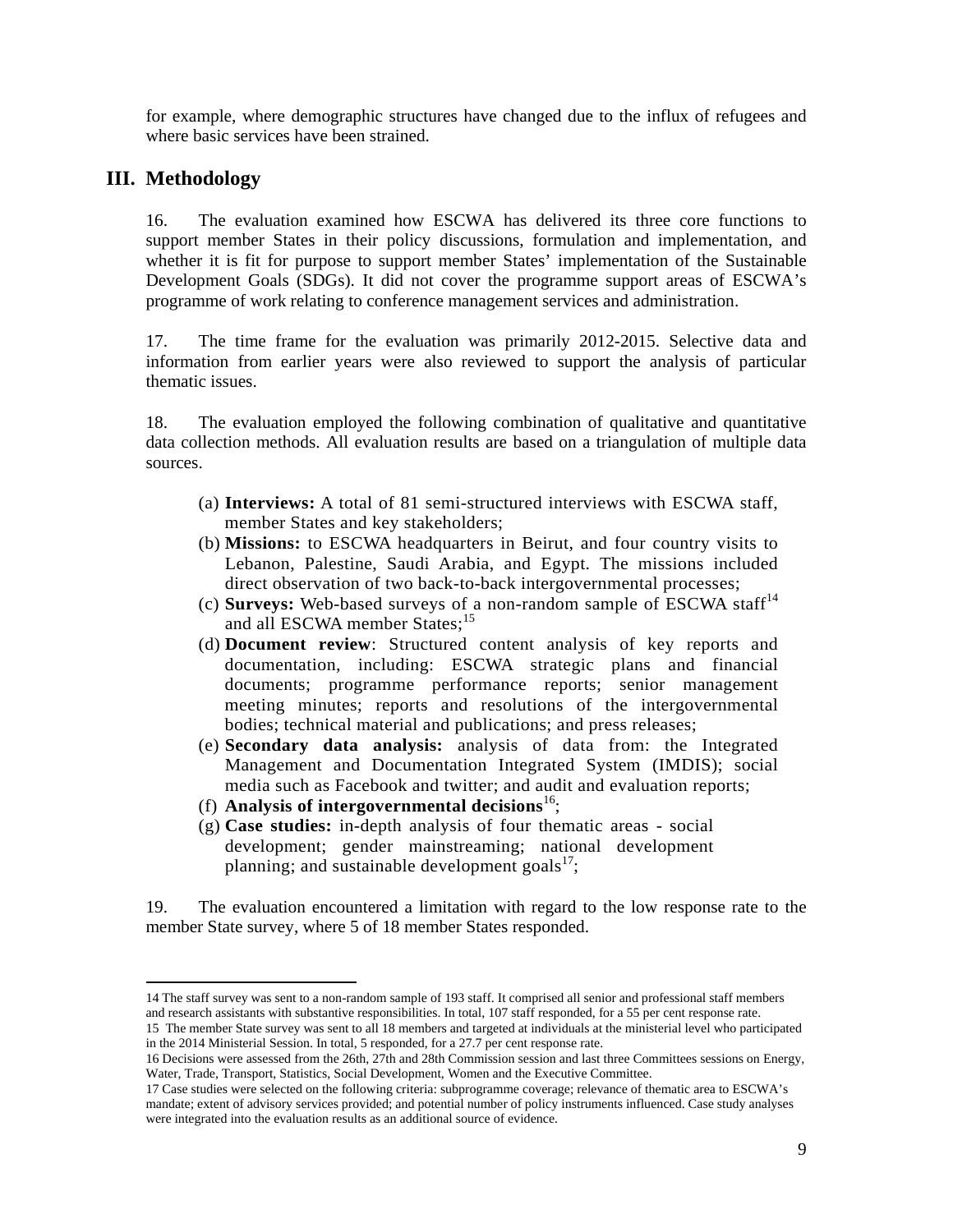# **IV. Evaluation results**

#### **A. ESCWA has provided an important platform for building consensus and facilitating decision-making on global agenda items and thematic areas in a volatile region**

#### *The complex regional context has posed several challenges to ESCWA's work*

20. As highlighted in paragraphs 13 to 15, ESCWA has operated against a backdrop of protracted armed conflict and violence, increasing disruption to intra-regional cooperation, and a transition in some member States towards good governance. This complex regional context has impacted ESCWA's work. The most frequently cited challenge to ESCWA's overall effectiveness, volunteered both by staff surveyed (40 per cent) and external stakeholders interviewed (22 per cent), were the conflict and political instability of the region. Conflict was seen as having a significant impact on the consensus building work of ESCWA, since current security conditions in the region have limited the full participation of member States in inter-governmental meetings, especially if organized in security restricted duty stations such as Beirut. Conflict not only causes structural barriers to consensus building in a regional setting, but also affects governments' ability to address policy issues that ESCWA focuses on. Restricted interactions with and responses from some relevant counterparts in several countries, such as Yemen and Syria, have affected the type and extent of technical assistance and follow-up that ESCWA has been able to provide. The volatile situation in some countries has made it challenging to address development issues since political and governance issues have been higher priority.

#### *ESCWA's main comparative advantage has been its provision of a neutral, strategic and evidenced-based platform for dialogue and consensus building*

21. ESCWA has played an important role in promoting dialogue and consensus in the region. Most external stakeholders interviewed (73 per cent) reported that ESCWA added value through its role as a regional platform for exchanging ideas, bringing stakeholders together and building consensus around important development issues. Similarly, most staff surveyed (73 per cent) indicated that ESCWA was either very effective or effective in providing a fora for regional dialogue and deliberation of key development policy issues in the Arab region. ESCWA has played this role through the provision of evidenced-based analysis to various intergovernmental deliberations and expert group meetings related to gender, social development, statistics, water, energy, trade and transport issues. A recent example of ESCWA's consensus building role was member States' adoption of the Tunis Declaration of Social Justice in the Arab Region in 2014, which lays out a vision on social justice in the region and establishes commitments to ensure that progress is made to achieve sustainable development.

22. ESCWA has been able to play an important broker role in the region. Most government officials (20 of 22) and regional partners from the League of Arab states (6 of 6) interviewed noted that ESCWA's neutral broker role has enabled it to promote dialogue and facilitate discussion both by incorporating a range of different perspectives in its analyses and by providing a technical support role to those discussions; they also noted that ESCWA was effective in facilitating regional and thematic forums in support of regional decision-making. Most member States in a survey conducted by ESCWA in 2015 (85 per cent) gave it positive ratings for its technical servicing and contributions to facilitating intergovernmental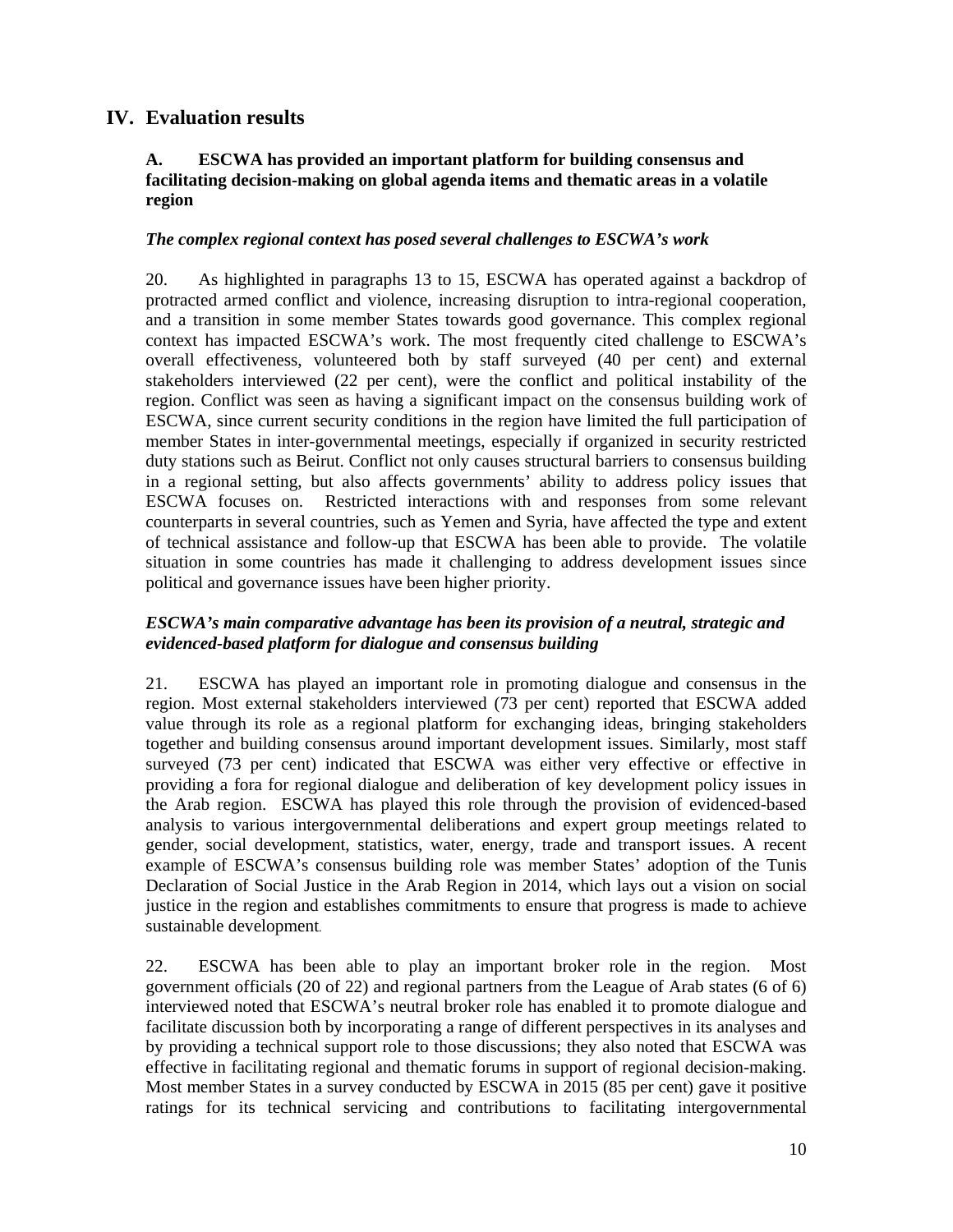meetings, both for the Ministerial Commission sessions, as well as for technical subsidiary committees.

23. ESCWA has contributed to building consensus and facilitated decision-making at three different levels – global, regional and thematic – each of which is discussed in more detail below.

# *ESCWA has facilitated regional consensus on global agenda items*

24. ESCWA has successfully facilitated the formulation of regional positions on a number of global development items, as demonstrated through the positive outcomes identified in Table 2. In addition to promoting dialogue, it has achieved this by bringing specific issues to the discussion table and providing technical analyses, reports and presentations to inform those discussions. In addition to the Tunis Declaration on Social Justice for the Arab Region discussed in para 21 above, which was a significant achievement in that it addressed social justice from a multi-sectoral perspective and illustrated ESCWA's strategy of providing a vision of integrated development, ESCWA facilitated the adoption of other regional positions and agreements on global agenda items over the past four years. This enabled its member States to better articulate a common voice at global policy-making processes.

#### **Table 2: Key regional positions and agreements on global agenda items facilitated by ESCWA, 2012 to 2015**

Facilitated the adoption of the Arab Ministerial Declaration on the United Nations Conference on Sustainable Development, which contributed to the Rio+ 20 discussions - 2012 Facilitated a regional position on the SDGs and the post-2015 development agenda - 2015 Facilitated a regional position on the follow up to the Beijing declaration - 2012 Facilitated an Arab Common Position for the Financing for Development Conference III - 2015 Facilitated the adoption of the Cairo Declaration on the Post-2015 Development Agenda for Women - 2015 Supported the League of Arab States in crafting priority development goals that led efforts towards the adoption of the Arab Framework for Sustainable Development - 2014 Supported the Arab Ministerial Water Council in the preparation of its action plan to implement the Arab Water Security Strategy - 2014 Supported the development of the regional implementation strategy of the 2008 System of National Accounts – 2012-2013 Facilitated the Declaration on the review of the implementation of the MDGs with the

Social Affairs Ministers - 2014

### *ESCWA has also contributed to the adoption of key regional resolutions*

25. In the last three biennia, ESCWA has supported member States in reaching regional consensus across nine sectoral areas, shown in Table 3. Through their facilitation of the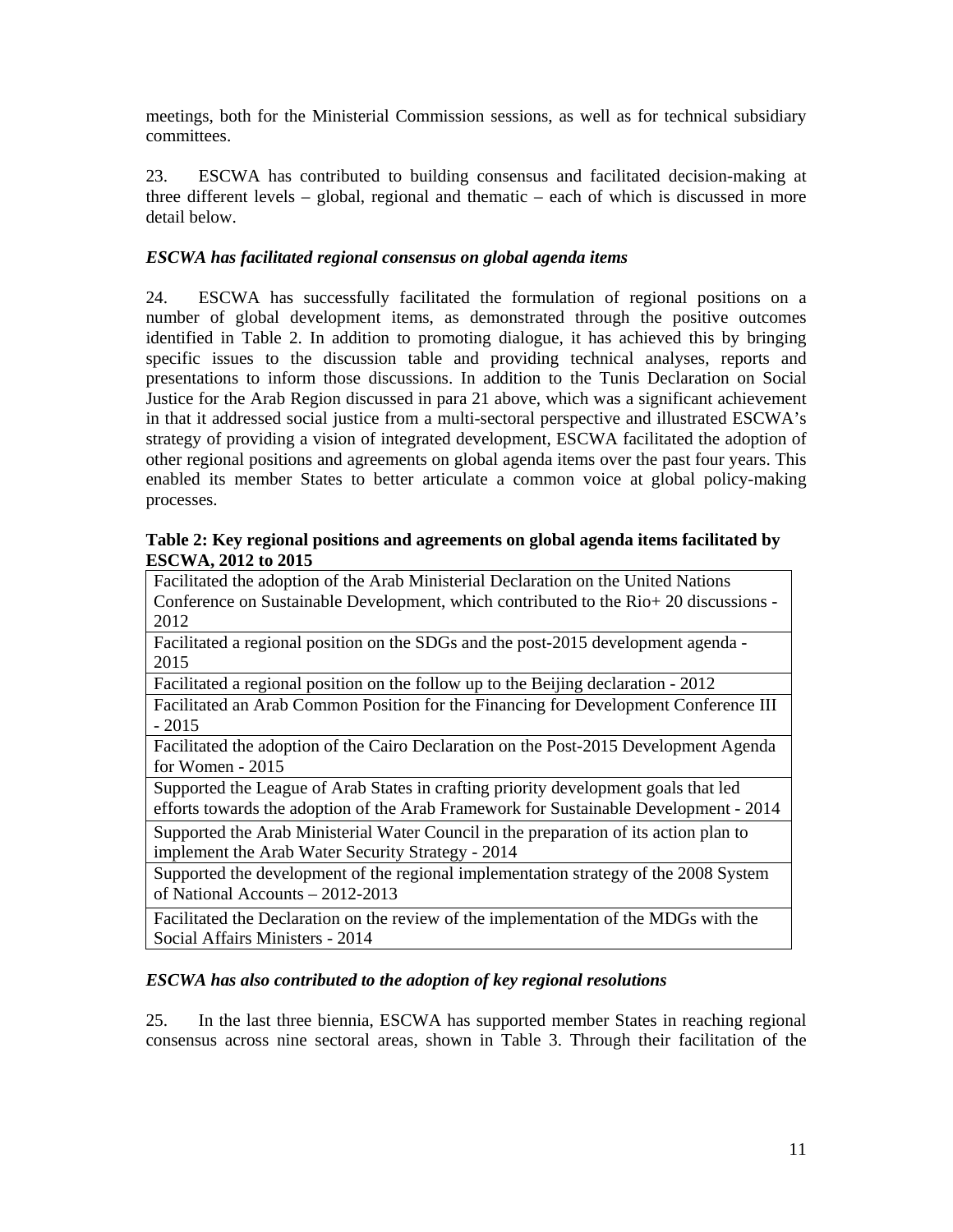ministerial sessions that take place every two years, member States have agreed on twenty resolutions to advance the economic, social and environmental development in the region.<sup>18</sup>

| Table 3: Regional resolutions reached at ministerial sessions facilitated by ESCWA, |  |
|-------------------------------------------------------------------------------------|--|
| 2010-2014                                                                           |  |

| Ministerial session by sector               | $26^{th}$ Session<br><b>Resolutions, 2010</b> | 27 <sup>th</sup> Session<br><b>Resolutions, 2012</b> | 28 <sup>th</sup> Session<br><b>Resolutions, 2014</b> |
|---------------------------------------------|-----------------------------------------------|------------------------------------------------------|------------------------------------------------------|
| <b>Social Development</b>                   |                                               |                                                      |                                                      |
| <b>Economic Development</b>                 |                                               |                                                      |                                                      |
| <b>Technology for Development</b>           |                                               |                                                      |                                                      |
| <b>Statistics</b>                           |                                               |                                                      |                                                      |
| Women                                       |                                               |                                                      |                                                      |
| <b>Emerging Conflict and related</b>        |                                               |                                                      |                                                      |
| <b>Administrative and Planning</b>          |                                               |                                                      |                                                      |
| <b>Political</b>                            |                                               |                                                      |                                                      |
| <b>Sustainable Development</b>              |                                               |                                                      |                                                      |
| <b>Total number of regional resolutions</b> |                                               |                                                      |                                                      |

*Source: Resolutions E/2010/41; E/ESCWA/26/9/Report; E/2012/41; E/ESCWA/27/9/Report; E/2014/41; E/ESCWA/28/9/Report.* 

26. Emanating from the twenty resolutions approved above, ESCWA has also facilitated the adoption of 33 Commission decisions per year on average since 2010. These decisions fall into four types: requests to ESCWA; agreements; recommendations and calls for member State action. Examples of requests to ESCWA included: to follow up on successful public sector development initiatives in support of the Millennium Development Goals and to prepare a report and assist member States in addressing the outcomes of the Rio+20 Conference. Examples of agreements included: the adoption of the statue of the ESCWA Technology Centre and the adoption of the ESCWA draft strategic framework. Examples of recommendations included recommending the Economic and Social Council to "redesignate the Economic and Social Commission for Western Asia as the Economic and Social Commission for Arab States". Examples of calls for member State action included: asking member States to participate in the sessions of the Arab Forum of Sustainable Development and calling upon all member States to enhance coordination between national statistical offices to implement national strategies for statistical development.

# *ESCWA has also generated dialogue and facilitated decision-making across various thematic areas*

27. As part of their overall consensus building effort, ESCWA has promoted thematic debate through its subsidiary body structure. Whether on statistics, gender, social development, trade and transport, water or energy, ESCWA has played a catalytic role by bringing government officials together to exchange experiences and to discuss relevant technical issues, challenges and policy options. Most member States interviewed (16 of 22) and all six partners from the League of Arab States confirmed that they valued ESCWA's thematic consensus building work. Direct observation of recent meetings of the Trade and Transport Committees illustrated ESCWA's effective facilitation of thematic decisionmaking through its presentation of supporting analyses and technical papers that guided debate and informed member State decisions. For example, government officials from two

-

 $18$  There are no quantitative targets for number of resolutions against which to compare this number.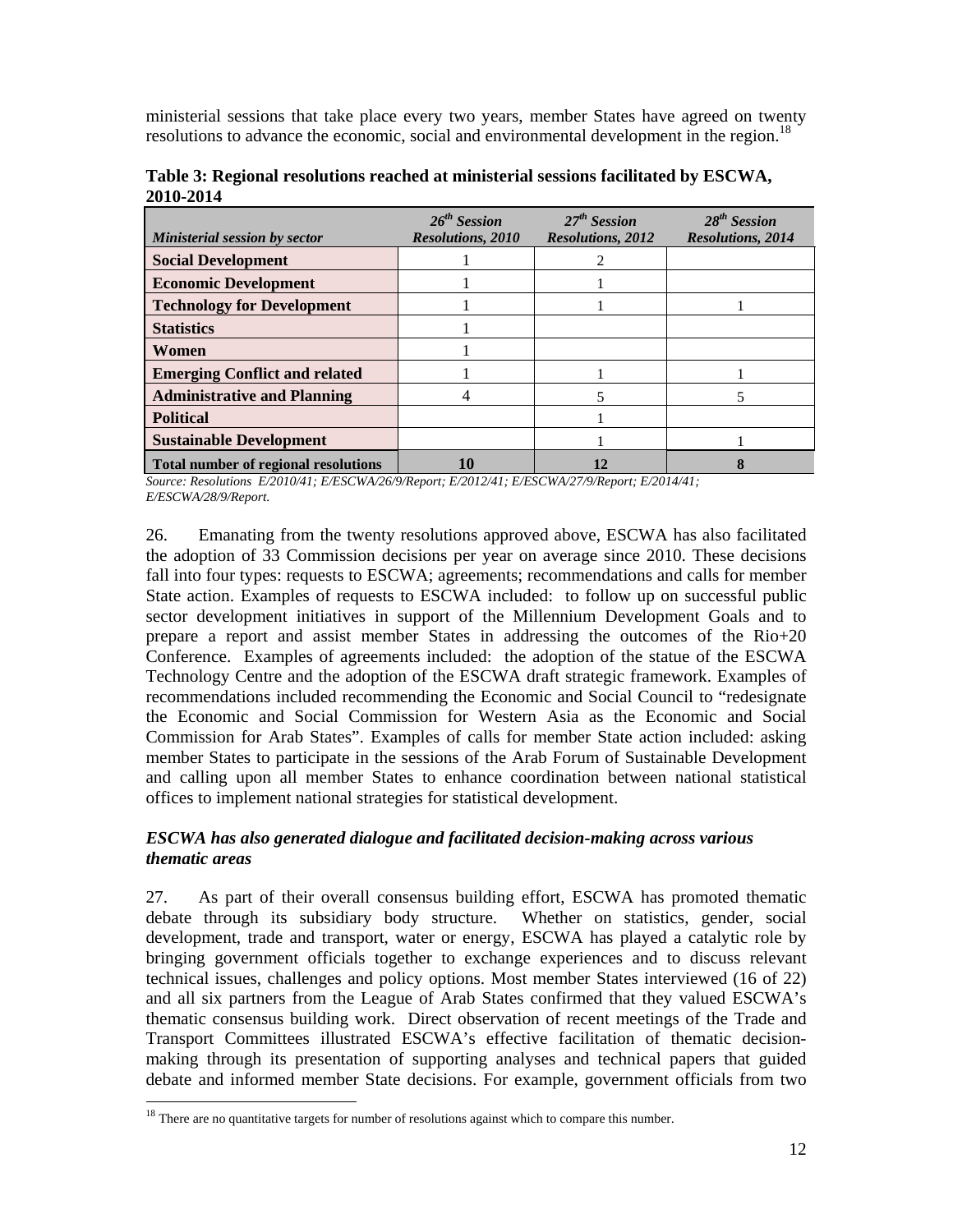member States interviewed noted that improvements in road safely in the region had been due in part to the road safety measures discussed and adopted by the Transport Committee.

28. consensus in eight specific thematic clusters over the past three biennia, shown in Figure C. For the three sectoral areas with specific performance measures - water, energy and women the number of decisions taken exceeded the target. In total ESCWA's subsidiary bodies have taken some 458 decisions over this time period. Through its subsidiary structure of thematic committees, ESCWA has facilitated



Figure C: Thematic decisions by subsidiary bodies facilitated by ESCWA, 2010-2014

#### **B.**  systematic approach to fully address newly emerging issues in the region **ESCWA** has addressed the main priorities of its member States, but lacks a

#### *ESCWA's overall work programme responds to priorities as approved within its intergovernmental structure*

29. government ministries, in consultation with ESCWA, have consistently decided upon ESCWA's proposed programme of work and a set of priorities for each thematic area. A review of the most recent deliberations of the subsidiary bodies shows that government officials have highlighted certain thematic areas and priorities within ESCWA's mandate. Through the subsidiary thematic bodies highlighted above, technical counterparts in

30. discussions over the past five years, indicating fairly active participation of member States in the establishment of ESCWA's priorities. A survey of the subsidiary committee deliberations conducted by ESCWA after each committee session from 2012 to 2015 showed that 75 per cent of government officials participating in the committee meetings were largely satisfied with the discussions and relevance of the topics presented to them by ESCWA. These sessions included discussions on: trade and transport; water management and energy issues; social development; gender; and statistics. The Commission subsequently endorsed all of the On average, 11 member States have participated in the seven thematic committee

Source" Subsidiary body ESCWA reports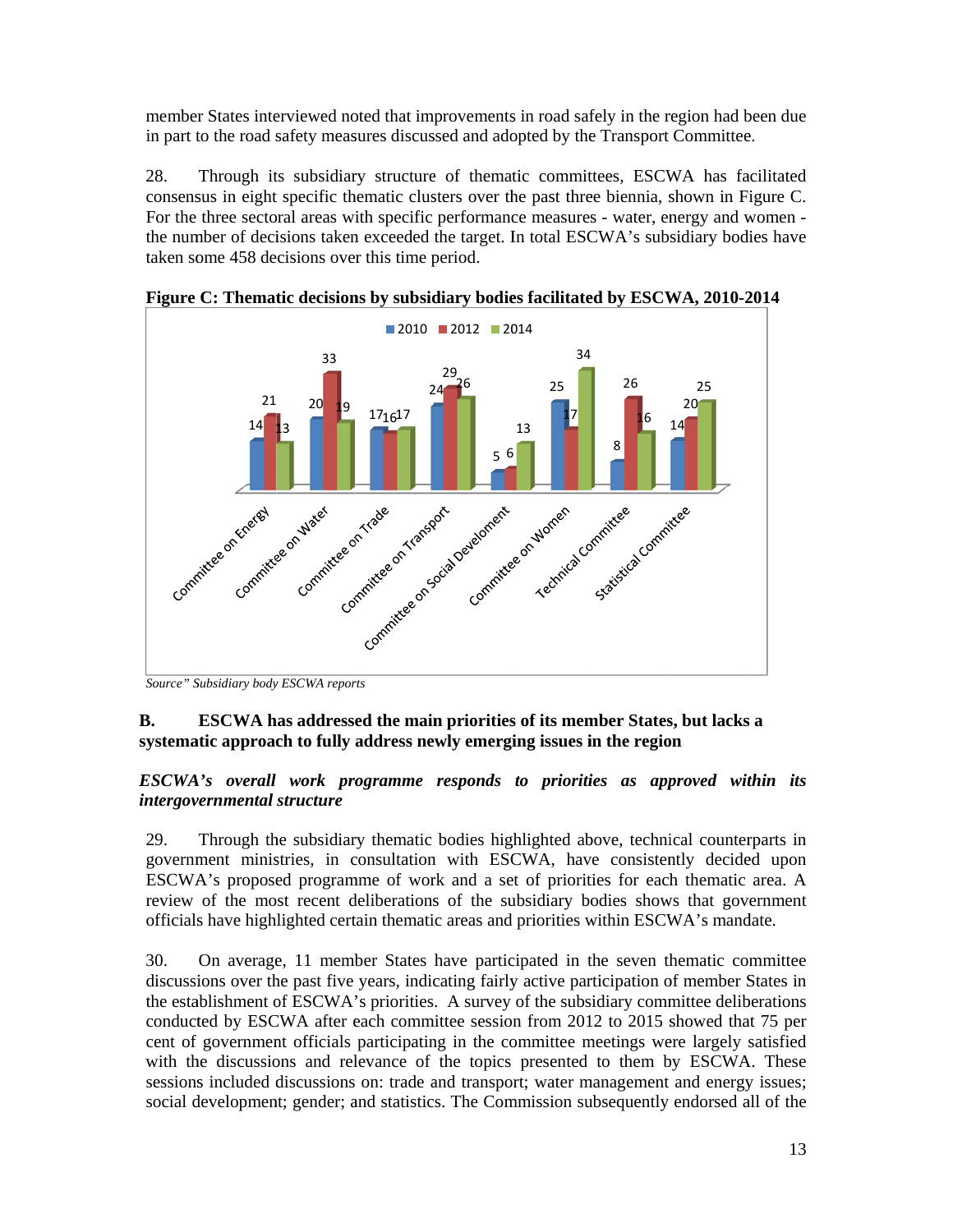thematic priorities recommended in the committees. Table 4 shows that member States have approved programmes of work for all subprogrammes through their subsidiary bodies over the past three biennia and indicates a good number of member State participation in the process.

| <b>Biennium</b>                                                                     | 2010-2011 | 2012-2013 | 2014-2015             |                                                                                                                                                                                                                          |
|-------------------------------------------------------------------------------------|-----------|-----------|-----------------------|--------------------------------------------------------------------------------------------------------------------------------------------------------------------------------------------------------------------------|
| Subsidiary body                                                                     | # of $MS$ | # of $MS$ | $\overline{\#}$ of MS | <b>Thematic areas covered</b>                                                                                                                                                                                            |
| Statistical<br>Committee                                                            | 12        | 10        | 10                    | Multidimensional measurement of poverty;<br>measurement of social justice; economic,<br>social and environmental statistics; national<br>accounts, SDGs; International Comparison<br>Parity Prices.                      |
| Committee on<br>Social<br>Development                                               | 11        | 10        | 13                    | Social justice and equity; civil society and<br>citizen participation; demographic shifting;<br>youth; migration; aging; employment and<br>labor market; social cohesion; inclusive<br>development; poverty; disability. |
| Committee on<br>Energy                                                              | 14        | 11        | 12                    | Sustainable energy; natural resources<br>management; energy efficiency; renewable<br>energy; energy-food-water nexus.                                                                                                    |
| Committee on<br><b>Water Resources</b>                                              | 11        | 13        | 13                    | Integrated management of Water Resources,<br>RICCAAR; sustainable development; water<br>management; water and sustainability; food<br>security.                                                                          |
| Committee on<br>Transport                                                           | 12        | 12        | 11                    | Transport and trade facilitation;<br>International railways; transport logistics<br>and efficient trade costs; infrastructure<br>efficiency; road safety, integrated transport<br>systems; sustainable transport.        |
| Committee on<br>liberalization of<br>Foreign Trade and<br>Economic<br>Globalization | 11        | 17        | 14                    | Private and public partnerships; trade<br>policies; foreign trade; trade negotiations;<br>economic globalization; financing for<br>development.                                                                          |
| Committee on<br>Women                                                               | 12        | 13        | 14                    | Gender mainstreaming; gender violence;<br>women's rights.                                                                                                                                                                |

**Table 4: ESCWA Member State participation in approval of thematic work programmes across subsidiary bodies, 2010-2014** 

*Source: last three sessions of each of the thematic subsidiary bodies.* 

#### *In contrast to its regular approved work programme, emerging strategic issues have been addressed less systematically*

31. ESCWA has received a number of requests to address emerging issues that were not initially planned in its programme of work. Due to their unanticipated nature, ESCWA has identified them in an ad hoc manner. There have been programmatic and financial challenges to this approach, such as exploring further opportunities for replicability, identifying the resources to deliver the support being requested, and fitting the additional activities into an already approved work programme. Despite these challenges, ESCWA has been able to address some significant recent developments in the region through this demand driven approach. For example, ESCWA:

• Supported analysis for and organization of high-level meetings to promote dialogue and discussion on issues stemming from the Arab Spring.<sup>19</sup>

<sup>-</sup><sup>19</sup> E/ESCWA/EDGD/2013/WG.1/Report.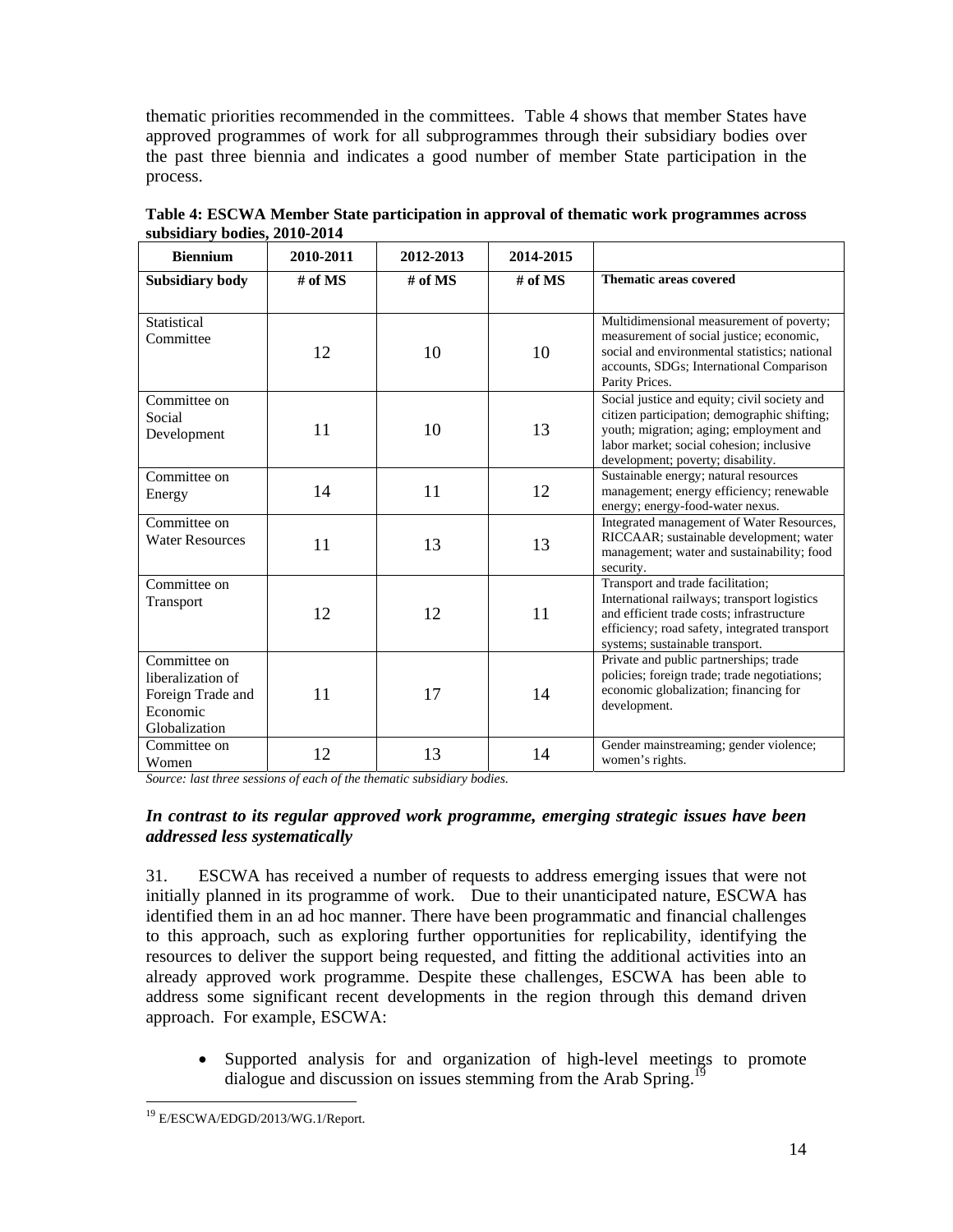- Facilitated analysis of the implications of conflict on the macro-economy and Millennium Development Goals in Syria and preparation of a needs assessment report and facilitation of discussion on the National Development Agenda for the Future of Syria.
- Initiated work to facilitate discussions in Yemen with regard to its current conflict and to articulate reforms needed to move towards recovery and a sustainable development agenda for the future.
- Supported requests for assistance on national development planning and monitoring of indicators in Saudi Arabia.
- Assisted in development of a preliminary vision and strengthening of Lebanon's national development planning capacities and initiated similar support to Tunisia and the United Arab Emirates on this topic.

32. To respond to newly emerging strategic issues and requests such as those discussed above, ESCWA has been hampered by the lack of a more strategic and systematic approach for discussing and following up to such demands for its support. Despite the critical importance of some new issues ESCWA faces, such as national development planning, and although meetings of the Executive Committee do include discussions on regional and global priorities, ESCWA has lacked a more dedicated approach for regular consultation and dialogue with member States around these issues, especially on issues that have regional relevance. Most of ESCWA's senior leadership interviewed at the D1 level and above noted that one of their major challenges is their limited flexibility in responding to new member State demands and requests, especially in the context of a dynamic and rapidly changing regional environment. They noted that ESCWA's programme of work has to be proposed and discussed almost four years in advance, leaving little room for responding to newly emerging priorities and requirements and no opportunity for continuous discussion and consultation with member States to decide on strategic options that might require more immediate attention and follow-up. In the absence of a more strategic and systematic approach for discussing and responding to unforeseen demands, ESCWA has not been able to maximize the value that it can provide to the region and leverage its unique regional mandate.

33. Member States have acknowledged this need, particularly within crisis situations. It was recognized by the Commission through the upgrading of an Emerging and Conflict related Issues Division (ECRI) and also with the establishment of a subsidiary committee on emerging issues and development under crisis through Resolution 292(XXVI) and 296 (XXVI). However, since that resolution, member States decided that the work done by ECRI on emerging and conflict-related issues was sufficient and therefore eliminated the need to establish this specialized intergovernmental committee. However, not all emerging issues are related to conflict, and most emerging issues are addressed in an interdisciplinary manner through cross-cutting task forces and mostly supported by other budget sources such as the Regular Programme of Technical Cooperation or the Development Account. In this regard, the establishment of ECRI has not fully addressed the need to establish a more regular approach for consultation with member States on newly emerging issues of potential relevance to the entire region.

#### **C. ESCWA's research and analysis have not been fully utilized to increase knowledge on critical development issues**

*Knowledge generation and promotion - a key component of ESCWA's mandate - has been hindered by deficient dissemination practices and feedback mechanisms*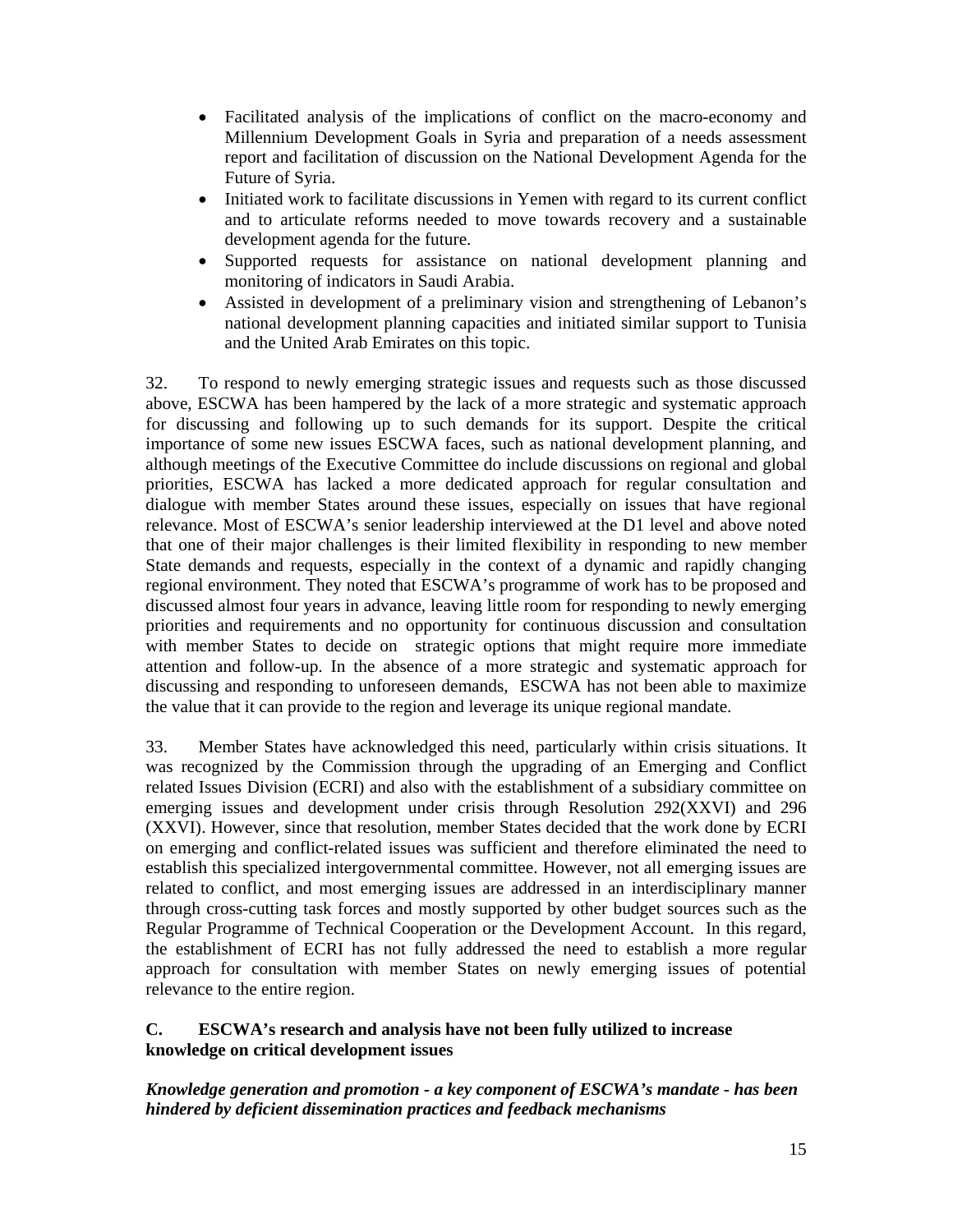34. One of ESCWA's main objectives is to provide "a home for expertise and knowledge" on social and economic development issues facing the region. Accordingly, a significant amount of human and financial resources are dedicated to its research and analysis activities that generate knowledge, primarily through its publications programme. For 2014- 2015, over 72 per cent of ESCWA's outputs were recurrent and non-recurrent publications, technical material and related expert group meetings.<sup>20</sup> Similarly, nearly 75 per cent of the organization's total staff work months were dedicated to producing knowledge<sup>21</sup>.

35. Dissemination practices for ESCWA's publications have not been as effective as they could be due to the lack of a planning and outreach strategy for targeting readers. An analysis of ESCWA publication concept notes<sup>22</sup> produced in 2013-2014 showed that explicit dissemination goals are not required and do not exist for most of ESCWA's knowledge products. Distribution of these products has not been strategic and data on actual report distribution is inconsistent; rather, dissemination lists have been managed by each individual division and have varied in size and content. Therefore, the total targeted volume and type of readers intended for each product is unknown across the organization. On a more ad hoc basis, some publications, such as the *Arab Governance* and *Arab Women and Access to Justice* reports, have been presented in expert group meetings as a forum for dissemination and raising awareness. However, this practice is not systematic and there is insufficient data to determine its effectiveness in enhancing utility. In prior years, ESCWA had developed a readership survey for users to provide feedback for publications both electronically and in print, but it is no longer used and no data were available from previous surveys.

36. Staff and external stakeholders interviewed have mixed views regarding awareness of ESCWA publications. One-third of external stakeholders interviewed stated they were unfamiliar with ESCWA's publications. Just over half of staff survey respondents (57 per cent) stated that ESCWA was effective with regard to promoting awareness of important national development issues through its research and analysis work, while 27 per cent were neutral and the remaining 13 per cent rated ESCWA ineffective in this regard.

37. While only a proxy measure of use, particularly in a region where internet access may limit digital availability of publications, download data, presented in Figure D, give little clarity on the extent to which knowledge produced by ESCWA is used by its intended beneficiaries. In 2014, the most downloaded publication was its main flagship document – the *Arab Integration Report* – and it received 1,433 downloads. Other 2014 flagship reports such as the *Arab Millennium Development Goals*, *An Arab Perspective on the Post 2015 Agenda Report*, and *Summary of the Survey of Economic and Social Developments in the Arab Region* received only approximately 300 downloads each, suggesting that more can be done to maximize utility of these key publications. Moreover, from 2012, 51 percent of all ESCWA knowledge products downloaded had no more than ten downloads, including 97 of which had registered only one download.

-

 $20$  The remaining 28 per cent are dedicated to capacity building and advisory services.

<sup>&</sup>lt;sup>21</sup> The remaining 25 per cent relate to advisory services and capacity building. <sup>22</sup> Publication concept notes are outlines approved by the publications committee.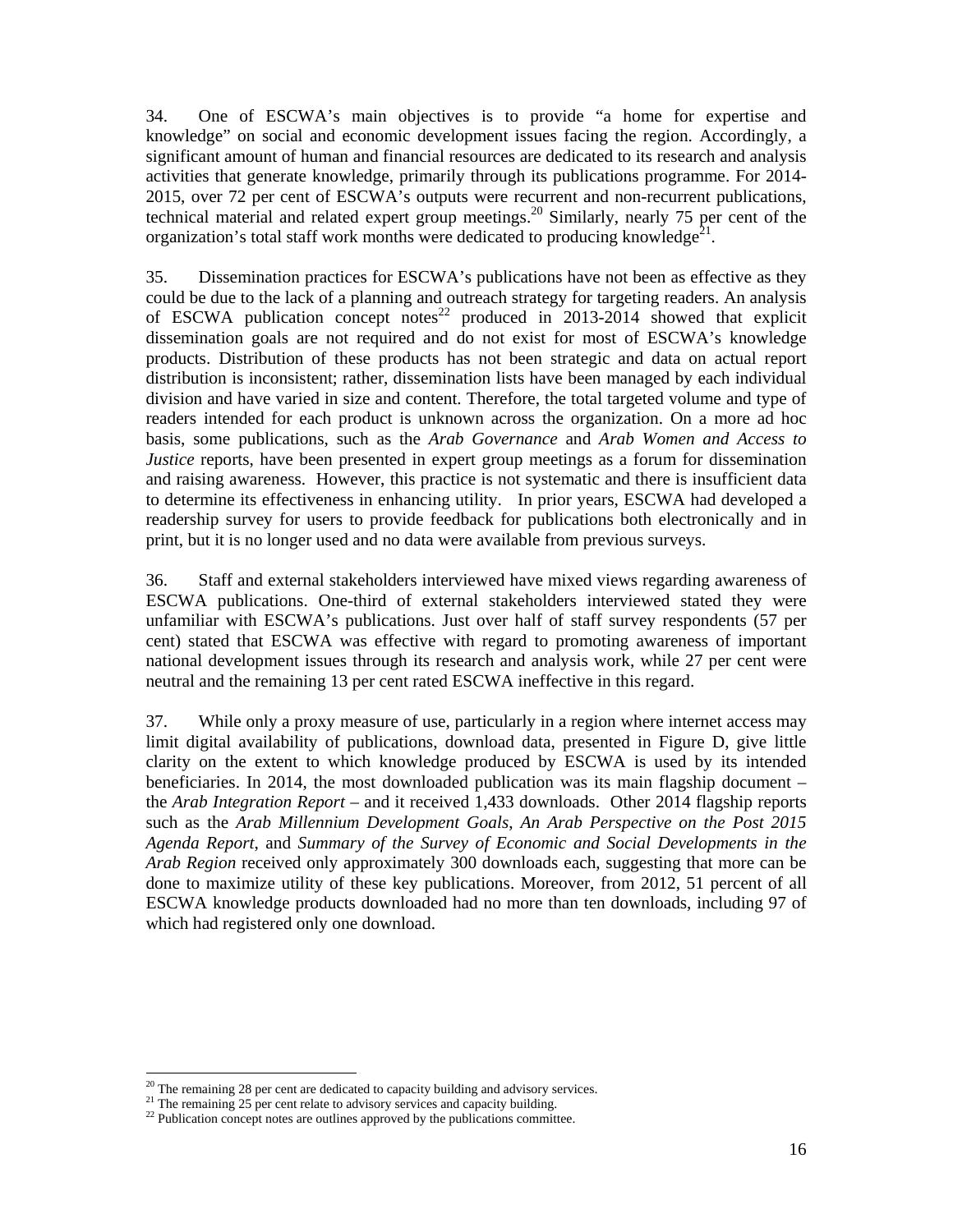

**Figure D: ESCWA publications and downloads by subprogramme, 1 January 2012 to Octobe er 2015**

38. outlets, such as Facebook and Twitter, to increase its visibility and achieve greater awareness of its work when compared to other regional organizations in this regard. ESCWA does not have specific strategies, targets, or benchmarks for social media outlets and programme managers rarely use this data to inform publication outreach and dissemination strategies. As shown in Table 6, ESCWA has been less active on leveraging social media

| Organization                                                  | <b>Facebook Likes</b> | Tweets | Twitter<br>Followers |
|---------------------------------------------------------------|-----------------------|--------|----------------------|
| <b>ESCWA</b>                                                  | 5,111                 | 1,388  | 700                  |
| World Bank - Middle<br>East and North Africa<br>(MENA) region | 1,044,334             | 7,247  | 7,936                |
| League of Arab States                                         | 6,266                 | 3,218  | 1,246                |

|  |  |  |  |  | Table 6: Media outlet data, as at January 7 <sup>th</sup> 2015 |  |  |
|--|--|--|--|--|----------------------------------------------------------------|--|--|
|--|--|--|--|--|----------------------------------------------------------------|--|--|

#### *Discussions are ongoing to improve ESCWA's publications programme, but this reform is not fully ly implemen nted*

39. publications programme and processes in order to reform the publications programme. Part of the reform initiative has involved the development of the following recommendations, none of which have been fully implemented: ESCWA's Publications Committee is currently reviewing ESCWA's overall

• approve the suggested list of readership indicators;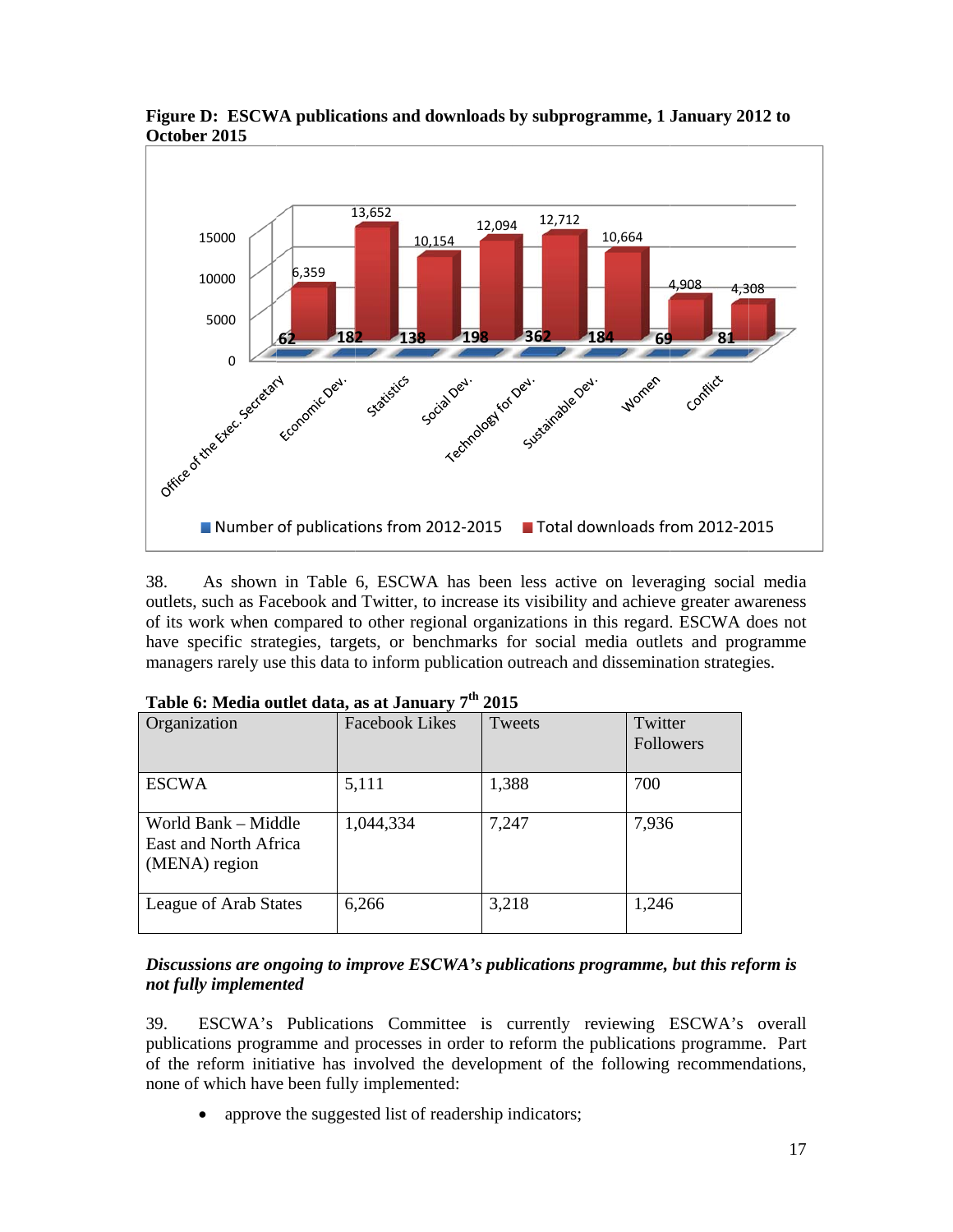- undertake external review of publications;
- implement a communication plan:
- revamp the website to a portal associated with Google scholar;
- e-publish in different formats;
- have clear strategy to add publications to social websites; and
- add ESCWA bulletins to Arab development journals and citation databases.

40. While these internal efforts intend to improve the publications programme, and initiatives have also been planned to address issues such as publication quality and internal coordination, the ongoing reform has not fully addressed the lack of any dissemination strategy and user feedback mechanisms. It is also unclear if the reform effort will involve consultation with targeted users such as member States, academia, civil society and other stakeholders for a more comprehensive reform.

#### **D. While ESCWA's advisory services have been generally well received, their influence on policy in the region has not been widespread**

#### *ESCWA's advisory services have been acknowledged as high quality*

41. ESCWA's advisory services accounted for 33 per cent of its expected results and related indicators of achievement in the 2014-2015 biennium. Over the last three years, all acknowledgement letters ESCWA received for its advisory services (20 in total) from 6 countries and one regional organization highlighted appreciation for their work, with half specifically mentioning appreciation for advisory support on policy advice. In these letters, member States referred to specific examples of helpful policy advice in areas such as multidimensional poverty indexing, national development planning, gender mainstreaming, social protection, national accounts, information and communication technology strategies and the green economy. All five respondents to an ESCWA member State survey to assess its advisory services indicated that a high quality of service had been delivered.

42. Currently, requests for advisory services for policy support are primarily demand driven. During 2012-2015, there were 441 total requests made for advisory services from member States, shown in Figure E. Of the total 441 requests, more than half  $(241 \text{ of } 446)^{23}$ were made for policy advice and support, with the highest number occurring in the areas of economic development, technology and innovation and statistics. Seventeen per cent of those were not carried out due to transfer to another United Nations entity or postponement to 2016 or because of security concerns, non-issuance of visas or insufficient recipient follow-up.

-

 $23$  The remaining 215 requests were for capacity building or research.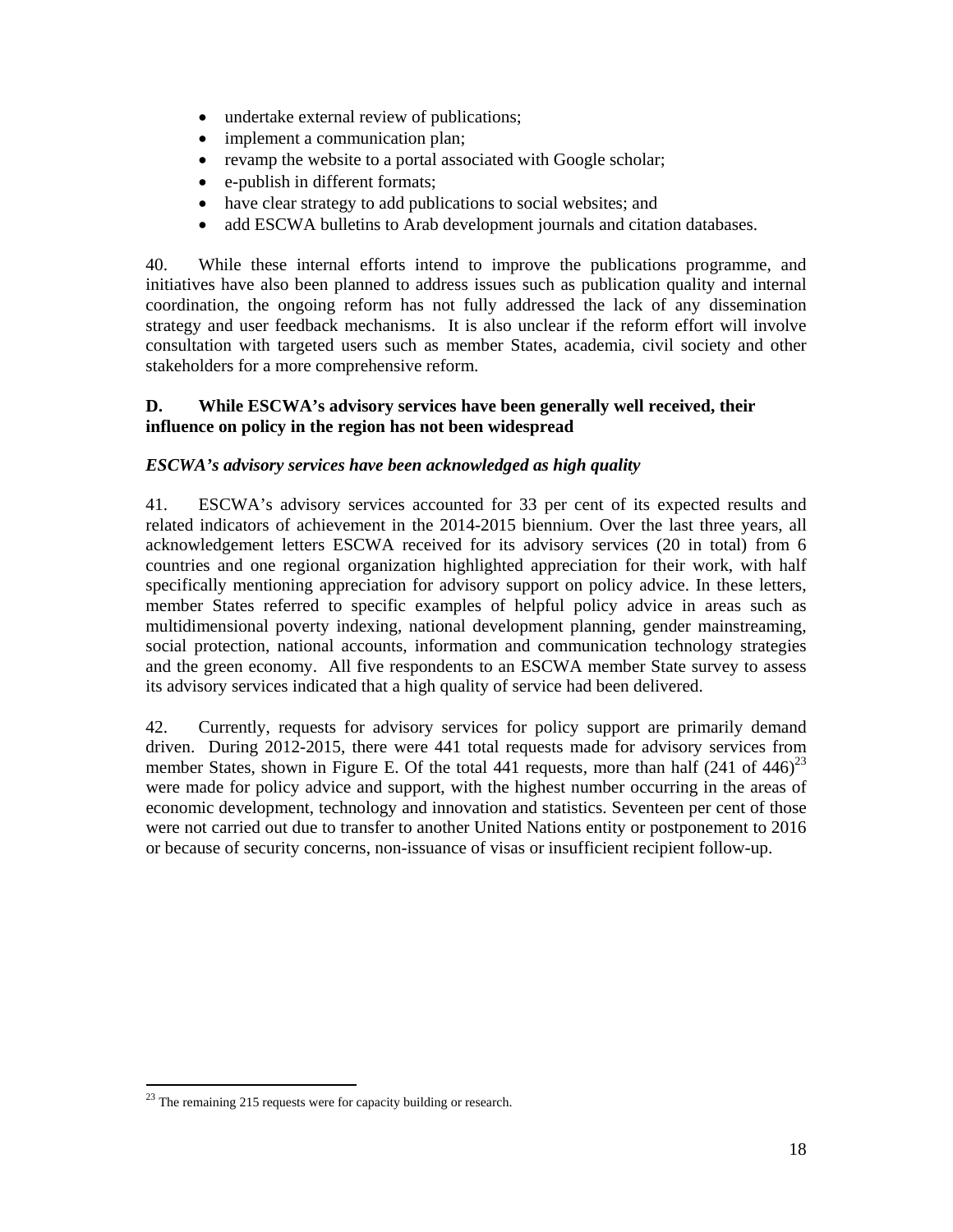

**Figure E: Policy support requests by ESCWA subprogramme, 2012-2015** 

Source: ESCWA programme data

#### *While ESCWA has contributed to some policies in the region, this influence has not been extensive*

43. across various sectors in 13 countries, shown in Table 7, primarily through advisory services. As two examples, ESCWA provided technical advice and facilitated the creation of a water management system and strategy and developed, in collaboration with national counterparts, a national development plan, which included goals, indicators and a monitoring system (dashboard) to track those goals and indictors. From 2014 to 2015, ESCWA contributed to actual draft legislations and policies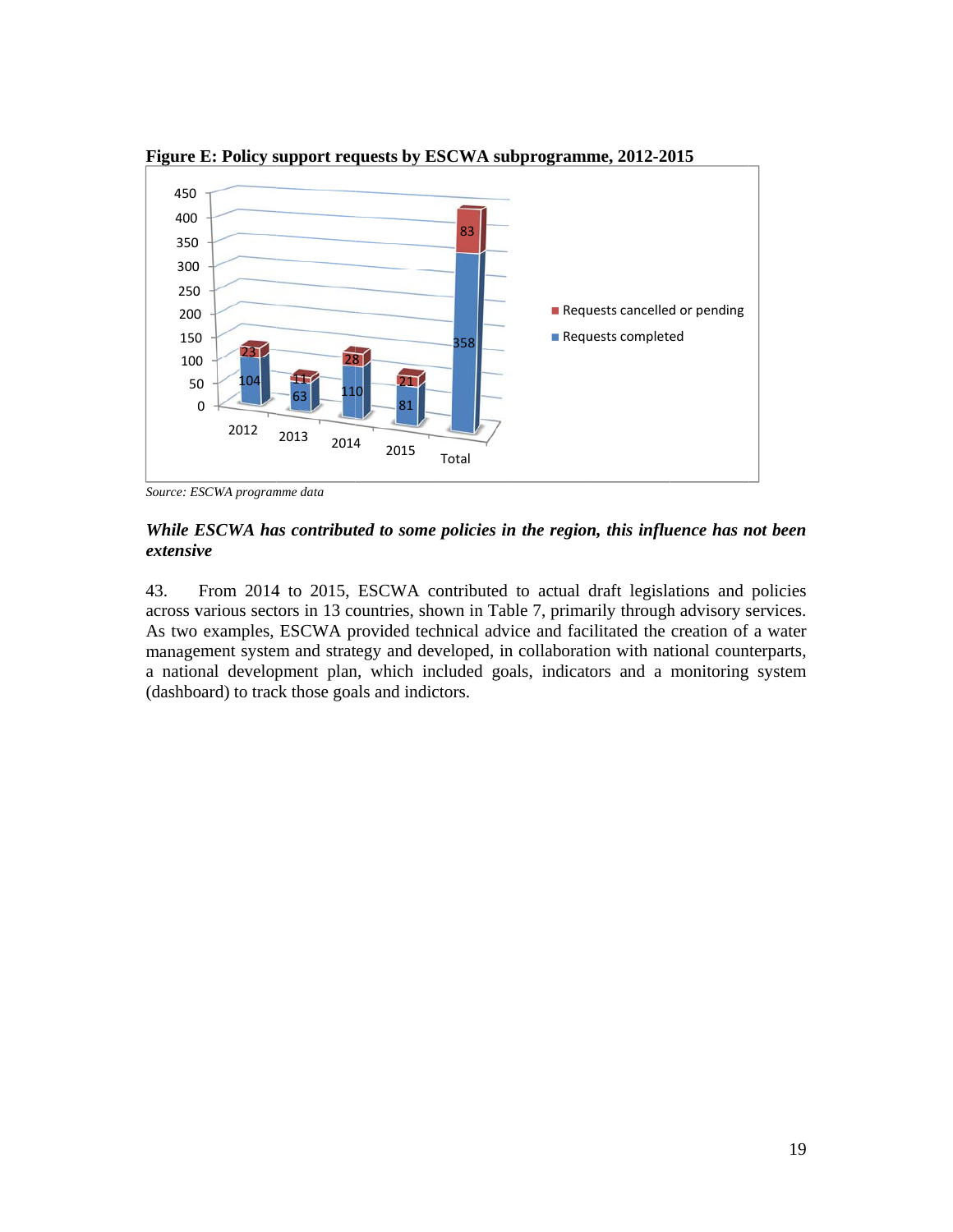| Country                                  | Subprogramme                      | Policy area                          |
|------------------------------------------|-----------------------------------|--------------------------------------|
| Palestine                                | Sustainable development           | Water policy                         |
|                                          | Social development                | Gender sensitivity                   |
| <b>UAE</b>                               |                                   | Youth policy                         |
| Sudan                                    |                                   | Integrated social policies           |
| Kingdom of Saudi<br>Arabia               | Economic development              | National development planning        |
| Lebanon                                  |                                   | Macroeconomic policy                 |
| Jordan and Egypt                         |                                   | Public-private partnership           |
| Qatar, Saudi Arabia,<br>Oman and Bahrain | <b>Technology for Development</b> | E-commerce legislation               |
| Egypt                                    |                                   | Communication technology<br>policies |
| Saudi Arabia                             | <b>Statistics</b>                 | National accounts                    |
| Yemen                                    | Women                             | Gender equality                      |
| Iraq                                     |                                   | Gender based violence                |
| Yemen                                    | Conflict                          | National dialogue                    |

**Table 7: ESCWA contributions to member State policies, 2014-2015** 

Source: Programme Performance Report, Technical Cooperation Report, interviews and case studies

44. Despite the examples of policy influence in Table 7, however, ESCWA staff and member States provided mixed assessments on ESCWA's policy influence in the region. None of the five member State survey respondents rated ESCWA effective in supporting policy formulation, stating they did not know if ESCWA had been successful in that regard. Government officials interviewed from four member States stated that they could see no influence of ESCWA's work on policy formulation in the region. A majority of ESCWA staff (59 per cent) rated its policy influence more positively, though the remaining 41 per cent did not have a positive view and noted that more could be done to maximize ESCWA's policy influence in the region.

45. External stakeholders cited a lack of awareness about ESCWA's advisory services as a challenge that limited policy influence. Four senior government officials from two member States visited on mission expressed that they would like to have technical advisory services from ESCWA, including advice on statistics, gender mainstreaming, and water management, but did not know how to obtain them.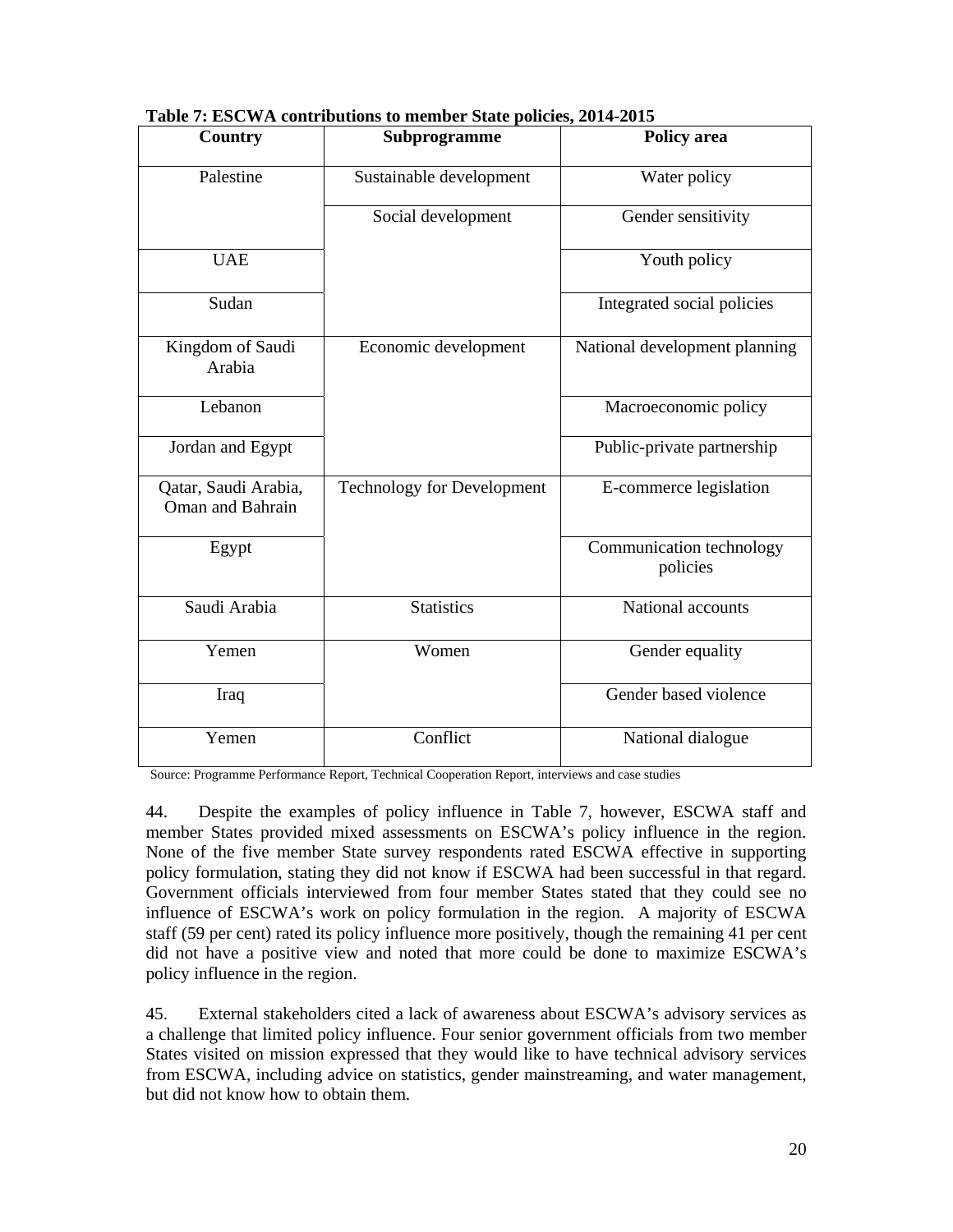# *ESCWA has contributed to building member State capacity, but the links between capacity building and policy changes are unclear*

46. ESCWA has made some positive contributions to building the capacity of its member States. In the 20104-2015 biennium, ESCWA successfully delivered on all expected accomplishments related to capacity building through sixty-nine workshops. Some external stakeholders interviewed cited successful examples of ESCWA's capacity building activities and stated that these had increased skills and knowledge of technical officers in national governments: examples included training in climate change, economic development, national accounts, information technology, disability, violence against women, and road safety. Most staff survey respondents (73 per cent) believed that ESCWA's technical assistance had contributed to helping member States in the region better respond to their own economic and social development policy needs.

47. Despite the assumption that better capacity leads to better policy formulation, however, ESCWA has been unable to clearly demonstrate this link. There were at least five instances of reported results related to policy influence across subprogrammes in ESCWA's 2014-2015 programme performance report (PPR) that showed an unclear connection between its capacity building activities and policy influence in the region. The example shown in Table 8 below, from ESCWA's 2014-2015 PPR illustrates this weak connection, lack of specificity of actual policies influenced and lack of systematic reporting on the contributions to actual policies and strategies developed. Whereas the indicator of achievement refers to the number of policies, plans and strategies adopted, the actual results reported refer to training and capacity building but do not address the actual number of policies adopted.

#### **Table 8: Example of ESCWA programme performance reporting demonstrating an inadequate connection between capacity building and policy influence**

*Expected accomplishment: Enhanced capacities of member countries to develop and implement national, sub regional and regional policies, strategies and action plans for the sustainable management of water, energy and land* 

*Indicator of achievement. Increased number of policies, plans and strategies adopted by relevant ministries in member countries addressing water, energy and land needs* 

*Result: Through ESCWA's capacity building support on Enhancing Financial Mechanisms for Renewable Energy and Energy Efficiency Projects, Yemeni officials were trained on appropriate mechanisms to promote investment in renewable energy and energy efficiency projects, and thus they were enabled through ESCWA's support to adopt a strategy on financing renewable energy systems and expressed willingness to do so in the future. As such, ESCWA's support contributed to increasing the indicator b (I) by one strategy* 

*Source: Partial PPR entries as reported by end of January 2016* 

#### **E. ESCWA has not adequately linked its three core functions to support policy formulation**

48. The links and complementarities between ESCWA's three core functions - consensus building, research and analysis, and advisory services – which should work together to support ESCWA's objectives, are difficult to discern. While ESCWA's support to policy formulation is one of its key cross-cutting goals, the three core functions, while individually important, are not sufficiently integrated to reach that goal.<sup>24</sup> First, the knowledge that is generated through its research and analysis is not sufficiently disseminated and promoted so

<sup>-</sup> $^{24}$  A/69/6 (Prog. 19).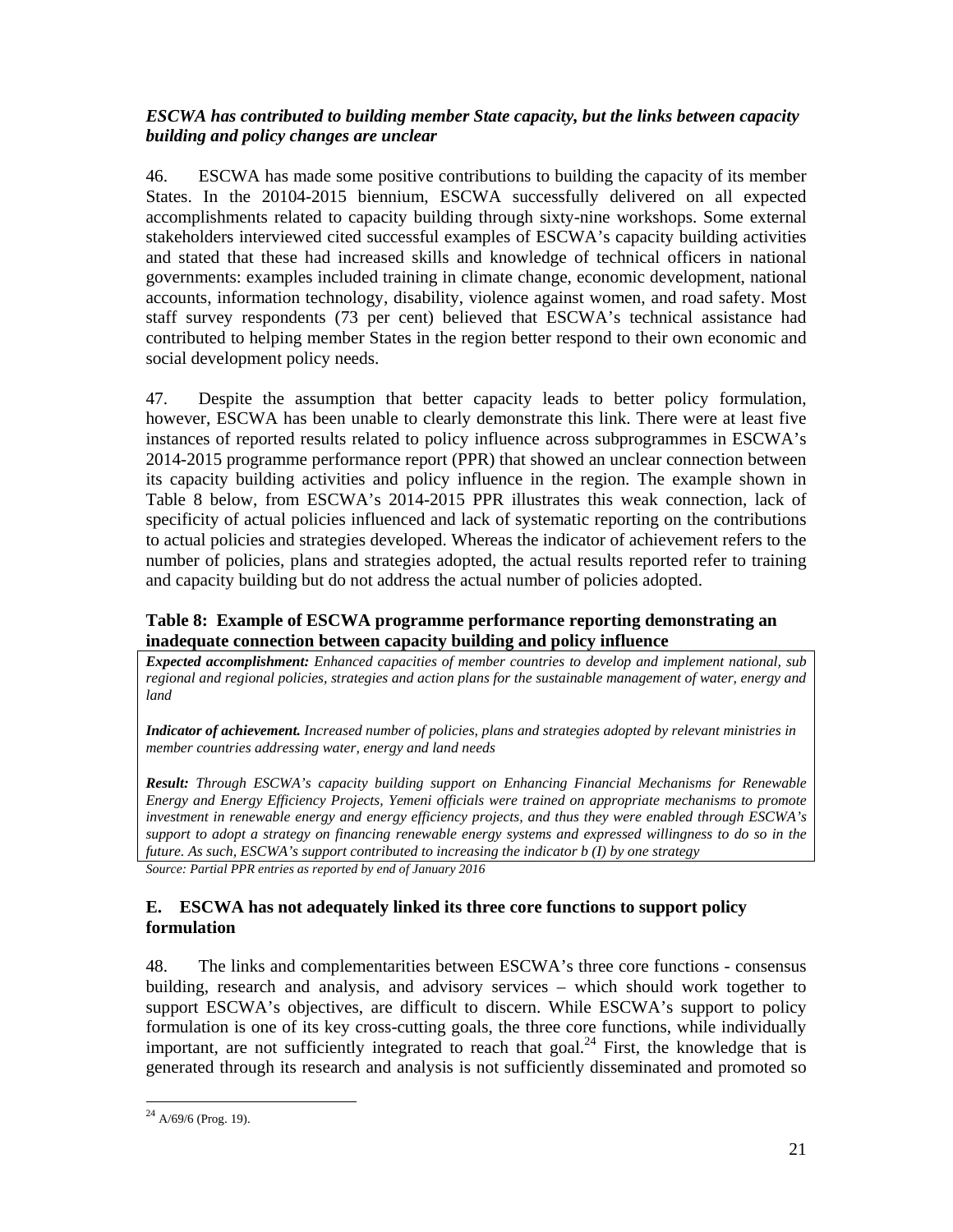that it can increase awareness and be used to better inform member State decision-making. Second, there is no clear strategy to guide its advisory services to effectively respond to and facilitate the implementation of decisions and agreements reached through its consensus building and intergovernmental processes. Third, there is inconsistent follow-up after advisory services are rendered to integrate any new knowledge gained into ESCWA's research and analysis and consensus building functions.

49. Resources specifically devoted to regional expertise in ESCWA are rather limited; it currently has six regional advisors. These advisors have not been able to consistently attend the meetings of the subsidiary bodies in order to better tailor technical support to the issues emanating from them. While ESCWA's research and analysis outputs are often produced without the full benefit of the experience and knowledge obtained by the advisors when working with member States, regular staff are also increasingly delivering technical assistance.

50. As mentioned in para 48, ESCWA's consensus building, research and analysis and advisory service core functions are not fully integrated to support its overall mandate; however, it is currently taking steps to strengthen those linkages. This is primarily through a reconceptualization of its work programme to align itself with the three strategic pillars of inclusive development, regional integration, and good governance and resilience. In doing this, it is also attempting to address the challenge of divisional siloes and promote interdivisional collaboration. While this focus on three pillars attempts to support crossfunctional complementarity, it also adds an additional layer of coordination to ESCWA's work. This reconceptualization is also being implemented in the context of the SDGs, and as such, it is still evolving.

#### **F. ESCWA has taken preliminary steps to respond to member States' demand for follow-up and support on the implementation of the SDGs**

# *ESCWA played a key role in facilitating a regional position on the SDGs*

51. As noted previously, ESCWA played a significant role in facilitating the process of regional consultation, prioritization and consensus building that ensued prior to global negotiations on the SDGs. Following the initial support to the United Nations Conference on Sustainable Development (Rio+20), ESCWA launched the Arab High-Level Forum on Sustainable Development in 2014. This provided a platform for discussing regional sustainable development priorities which informed and shaped the Ministerial Declarations and positions on the Post 2015 development agenda. At the same time, ESCWA also initiated discussions with member States through the subsidiary committees, as well as with other United Nations organizations, on the steps needed to ensure the implementation and follow up to the SDGs. During the last meeting of the Regional Coordination Mechanism, it was agreed that ESCWA would chair the Thematic Working Group on the SDGs at the level of United Nations Regional Directors, which took place in November 2015, as well as the Task force on Statistics for  $SDGs^{25}$ .

# *Member States have expressed an increased demand for regional coordination and support for implementation, monitoring and reporting on SDG progress*

<sup>-</sup><sup>25</sup> E/ESCWA/OES/2013/RCM.19.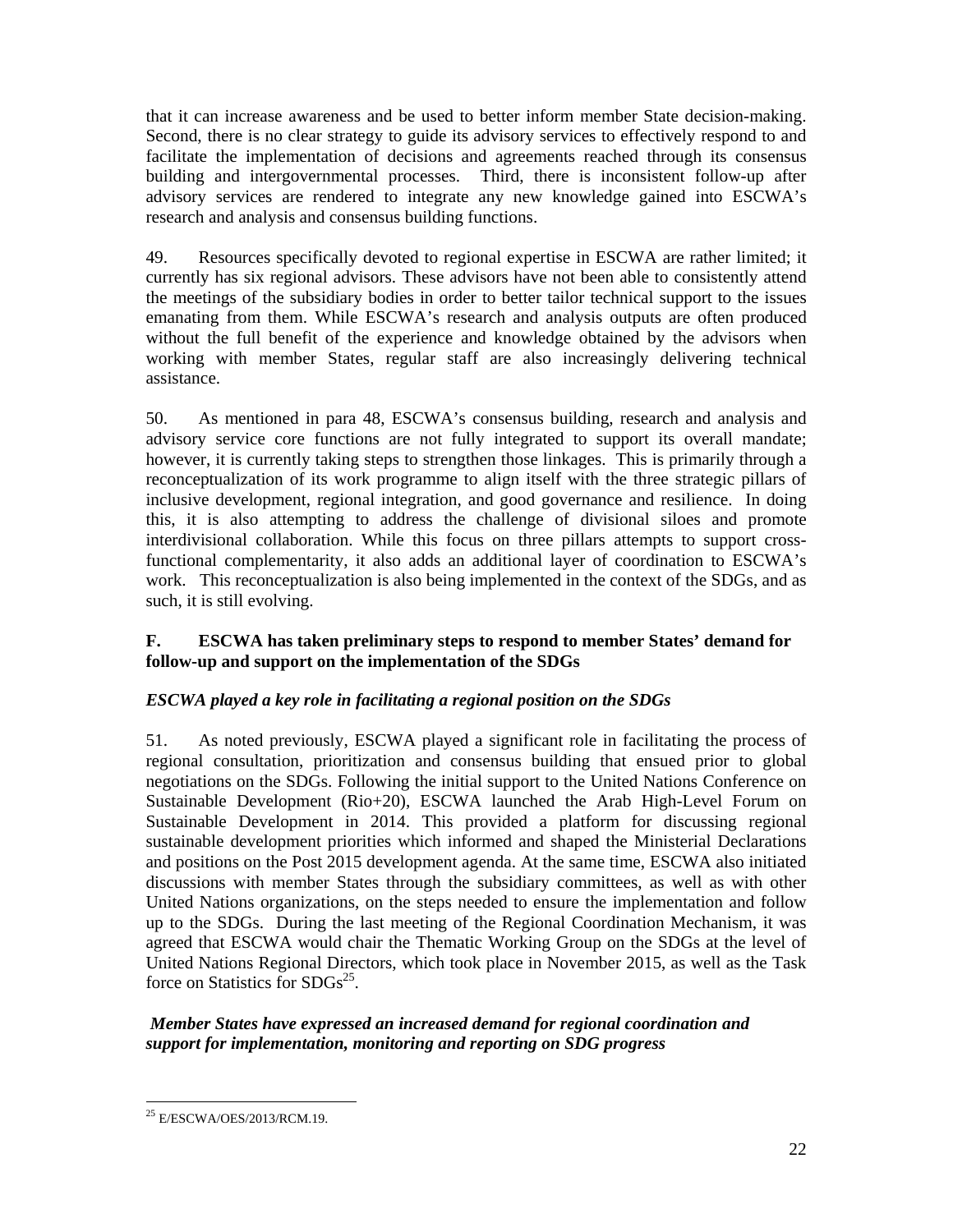52. With approval of the 2030 development agenda, member States have been engaged in identifying effective ways to integrate and adapt their institutional structures, align their plans and strengthen their capacities to roll out implementation and monitoring of the agenda. On mission, eight government officials (4 countries) indicated that they were particularly interested in receiving further assistance in sectoral areas such as planning, statistics, social development, water and transport. It is clear that in this regard, ESCWA can provides relevant expertise and support on critical thematic areas that are at the core of the SDGs. While technical ministries have not received any specific communication from ESCWA's technical counterparts, last November ESCWA presented the Executive Committee with a strategy and plan of action<sup>26</sup> which lays out approaches, priorities and details on how it intends to support countries in their implementation of the SDGs. This was endorsed by ESCWA's Executive Committee in December 2015. Moving forward, this strategy will need to be translated into concrete action plans which provide options to support of member States with their planning and implementation needs.

# **V. Conclusion**

53. Despite working in a complex environment with political and security constraints, ESCWA has been able to play an important catalytic role in sparking dialogue and debate on the critical issues facing its member States. It has facilitated consensus on important areas, such as governance, gender and social justice, which have advanced progress in the region and set the stage for continuing growth and development. Its particular comparative advantage of providing a neutral, strategic and evidence-based platform for reflecting and deciding upon often challenging topics has been well utilized in facilitating the adoption of decisions and agreements that unify the region towards a common goal of sustainable development.

54. In the context of the adoption of the 2030 development agenda, ESCWA will be called upon to play a central role in supporting member States in their efforts to implement and monitor the SDGs. Its regional mandate and technical expertise are well aligned with the key needs of its member States for support. Whether it be adapting national development plans, strengthening national statistics capacities, promoting social development or trade issues, or championing regional cooperation, ESCWA is well positioned to provide the type of assistance its member States will need to be successful in transitioning from conflict and unrest to political, economic and social stability.

55. In its efforts to accompany the region in this transition, ESCWA needs to strengthen its role as a think tank, regional forum and advisor. It will essentially need to strengthen its overall work programme, moving further away from subprogramme silos and closer to a more integrated approach that effectively links its three core functions. While these three functions are important inputs for policy formulation, it takes more to influence policy. ESCWA will need to provide a full range of policy tools and options and help to build policy networks to strengthen regional institutional frameworks for policy making. Given its resource constraints, ESCWA will also need to better leverage partnerships with other United Nations entities, as well as civil society, for a more comprehensive strategy for supporting its member States. Its ability to ensure that information is exchanged and lessons are learned will also be critical to optimizing ESCWA's role in this regard.

<sup>-</sup><sup>26</sup> E/ESCWA/2015/EC.2/4(Part1).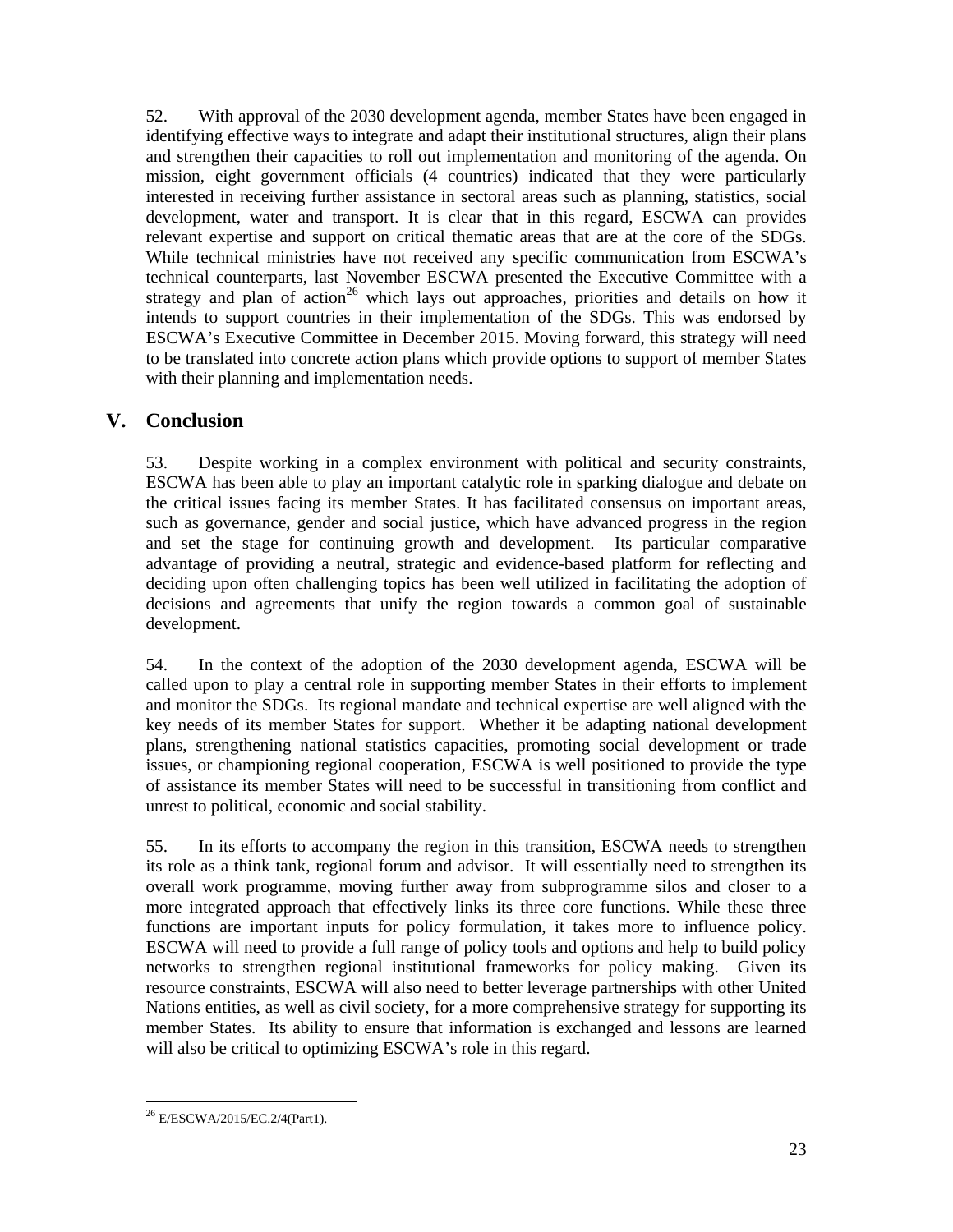56. ESCWA's SDG strategy and action plan are positive steps in the right direction towards being responsive to its member State needs for support in implementing the SDGs. The 2030 development agenda offers a critical opportunity for ESCWA to reflect on its achievements, identify gaps where it can improve its performance, and strengthen its capacity to bridge global and national priorities through its unique regional role, expertise and perspective.

# **VI. Recommendations**

57. OIOS makes five important recommendations to ESCWA as follows:

#### **Recommendation 1 (Result B)**

58. **ESCWA should strengthen its capacity to address newly emerging priority issues in the region and unplanned requests for support by creating a means for more regular and systematic dialogue and consultation with member States**, including through the Executive Committee.

*Indicator of achievement:* Discussion of emerging issues at sessions of the Executive Committee or other intergovernmental body.

#### **Recommendation 2 (Result C)**

59. **ESCWA should implementing the recommendations of its current publication reform and further strengthen the utility of its publications by developing and implementing a comprehensive publication strategy** that includes guidelines on dissemination, communication and advocacy as well as performance indicators and feedback mechanisms to regularly track progress, including targets on clientele and distribution.

*Indicator of achievement:* Recommendations from reform implemented and publication strategy document with target dates for implementation of each component.

#### **Recommendation 3 (Result D)**

60. **ESCWA should strengthen its methodologies for collecting, analysing and reporting on programme performance data** in order to better address the longer term outcomes of its three core functions, and to more effectively demonstrate the linkage between them.

*Indicator of achievement:* Enhanced programme performance system with clear methodologies and data collection tools.

#### **Recommendation 4 (Result E)**

61. **ESCWA should develop a detailed strategy and action plan for strengthening the linkages between its three core functions of consensus building, research and analysis, advisory services.** The action plan should clearly define activities, time frames, authority and accountability for the steps to be taken to enhance these linkages. This plan should be developed with consideration given to the already developed ESCWA strategy on the SDGs.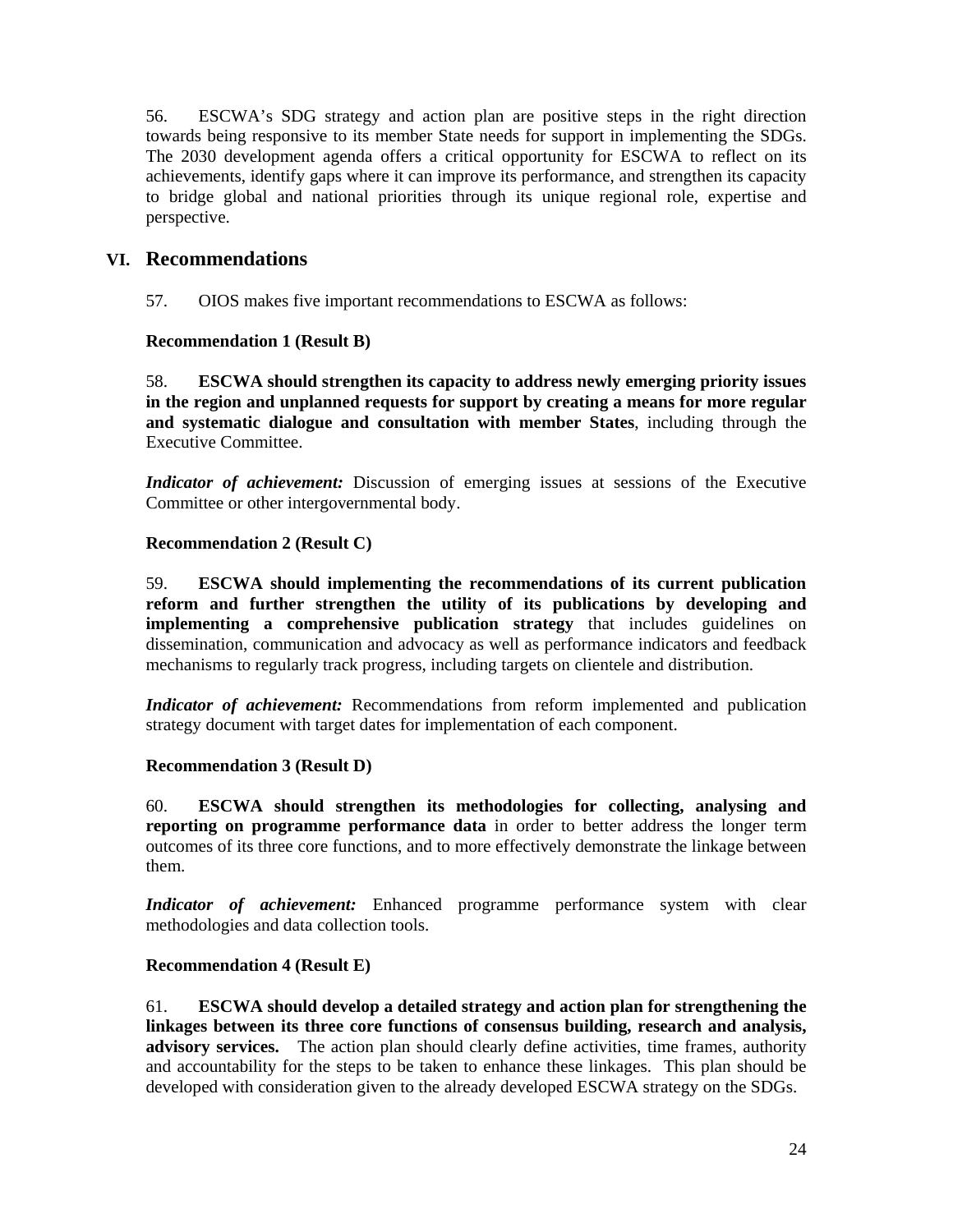*Indicator of achievement*: Action plan with follow-up mechanism for all functional areas.

#### **Recommendation 5 (Result F)**

62. **ESCWA should further enhance its capacity to implement the SDG strategy by proposing options to increase the support provided to member States on mainstreaming, implementing and monitoring the 2030 global development agenda in national development planning processes.** In implementing this recommendation, consideration should be given to establishing dedicated capacity and resources for supporting the SDGs.

*Indicator of achievement:* Options on strengthening member State capacity to implement the SDGs at the regional and national level, including through national development plans.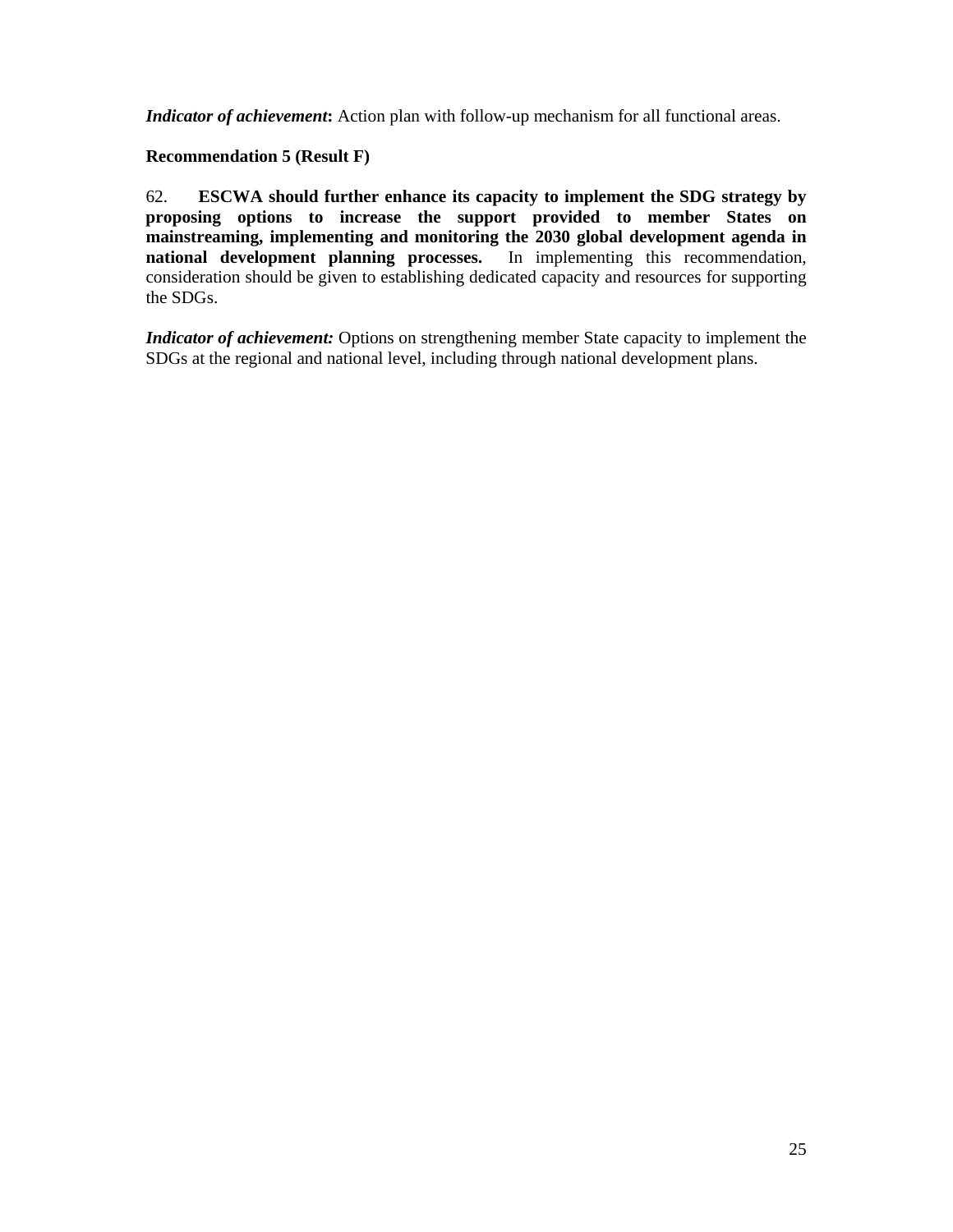#### **Annex 1**

 In this Annex, OIOS presents below the full text of comments received from ESCWA on the evaluation of the Office of the United Nations Economic and Social Commission for Western Asia. This practice has been instituted in line with general Assembly resolution 64/263, following the recommendation of the Independent Audit Advisory Committee.

#### **Comments from ESCWA**

#### **Executive Secretary's comments on the evaluation of the Economic and Social Commission for Western Asia**

The United Nations Economic and Social Commission for Western Asia (ESCWA) thanks the Office of Internal Oversight Services (OIOS) for the opportunity to provide comments on the report of the above-referenced evaluation. ESCWA recognizes the importance of this evaluation and extends its appreciation to OIOS for its detailed findings and recommendations.

ESCWA welcomes the report's recognition of the key strengths and challenges faced by the institution. Among the key strengths that the report cites are: ESCWA's strategic efforts in facilitating regional consensus and initiating debate on global and regional priority issues; ESCWA's substantive engagement on issues of regional concern, in particular for countries in transition; and ESCWA's active engagement with member States regarding the 2030 Agenda for Sustainable Development and support to member States' work on the Sustainable Development Goals (SDGs).

ESCWA has reviewed the report carefully and welcomes its findings and recommendations, which encourage greater performance monitoring and reporting for long-term results, along with the implementation of a comprehensive publications strategy, and the expansion of its strategic partnerships. Towards this end, ESCWA is preparing a detailed action plan, both building on work already underway, as well as forming task teams reporting to Senior Management to draft additional actions plans and standard operating procedures in response to these recommendations.

ESCWA is in agreement with the recommendations in the report, and would like to add the following observations:

#### **Recommendation 1**

The Arab region has faced a growing number of emerging issues in recent years, including but not limited to conflict and instability, forced migration, rising poverty and inequality, environmental degradation, and unemployment (especially among youth and women). ESCWA agrees with this recommendation and is committed to facilitating ongoing dialogue and consultations on these and other new and emerging priority issues with all its member States through its intergovernmental bodies, including its Executive Committee, its multi-stakeholder fora, and other regional platforms.

#### **Recommendation 2**

As a normative organisation dedicated to regional knowledge production, ESCWA considers its publications to be the cornerstone of its work. ESCWA is in agreement with this recommendation, and has already begun embarking upon the development of a publication strategy and plan of action.